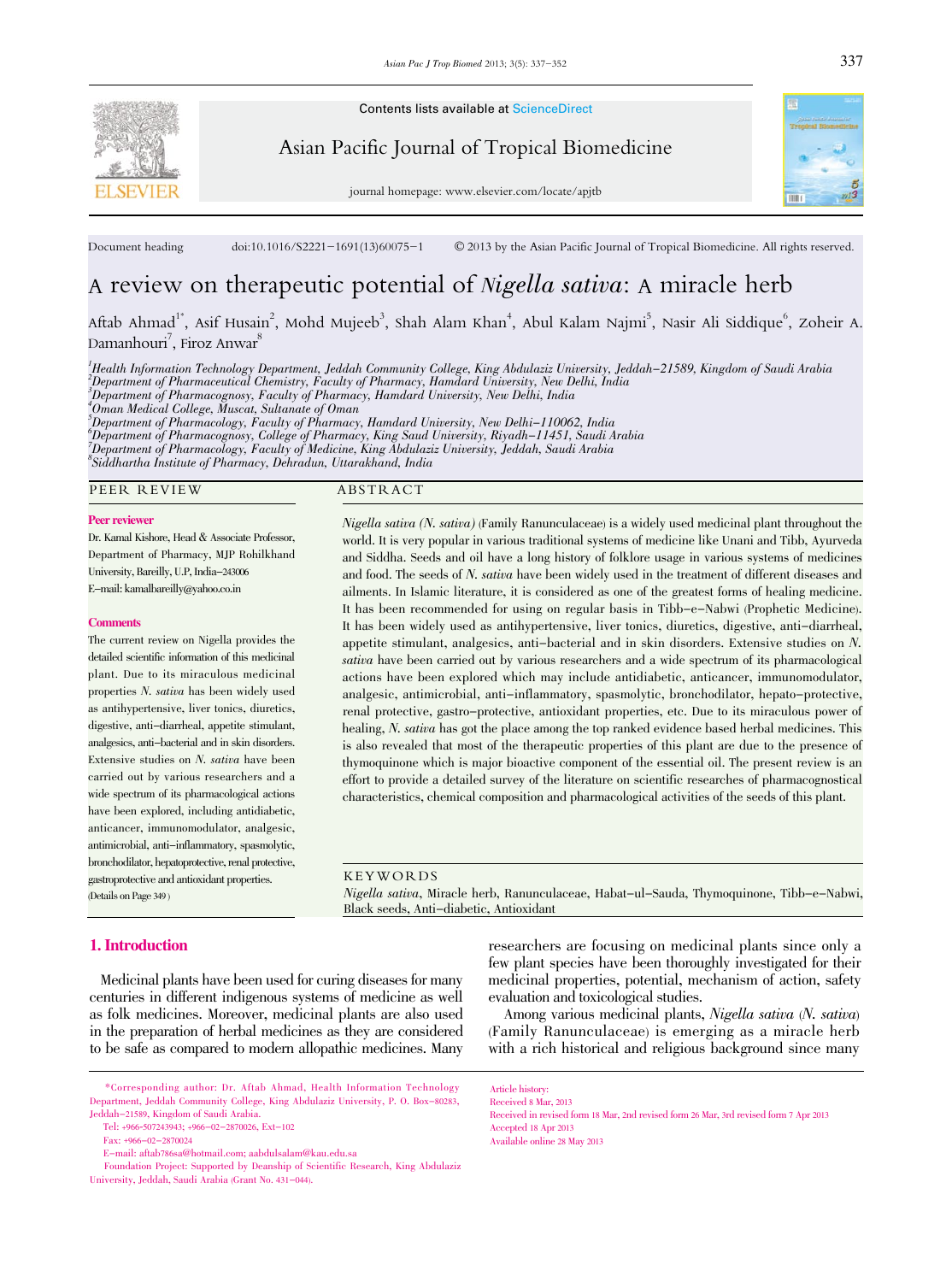researches revealed its wide spectrum of pharmacological potential. N. sativa is commonly known as black seed. N. sativa is native to Southern Europe, North Africa and Southwest Asia and it is cultivated in many countries in the world like Middle Eastern Mediterranean region, South Europe, India, Pakistan, Syria, Turkey, Saudi Arabia[1].

The seeds of N. sativa and their oil have been widely used for centuries in the treatment of various ailments throughout the world. And it is an important drug in the Indian traditional system of medicine like Unani and Ayurveda<sup>[2,9]</sup>. Among Muslims, it is considered as one of the greatest forms of healing medicine available due to it was mentioned that black seed is the remedy for all diseases except death in one of the Prophetic hadith. It is also recommended for use on regular basis in Tibbe-Nabwi (Prophetic Medicine)[3].

N. sativa has been extensively studied for its biological activities and therapeutic potential and shown to possess wide spectrum of activities viz. as diuretic, antihypertensive, antidiabetic, anticancer and immunomodulatory, analgesic, antimicrobial, anthelmintics, analgesics and antiinflammatory, spasmolytic, bronchodilator, gastroprotective, hepatoprotective, renal protective and antioxidant properties. The seeds of N. sativa are widely used in the treatment of various diseases like bronchitis, asthma, diarrhea, rheumatism and skin disorders. It is also used as liver tonic, digestive, antidiarrheal, appetite stimulant, emmenagogue, to increase milk production in nursing mothers to fight parasitic infections, and to support immune system[4-9]. Most of the therapeutic properties of this plant are due to the presence of thymoquinone (TQ) which is a major active chemical component of the essential oil. Black seeds are also used in food like flavoring additive in the breads and pickles because it has very low level of toxicity[10].

#### 2. Pharmacognostical characteristics

# 2.1. Morphology of the plant

N. sativa is an annual flowering plant which grows to 20-90 cm tall, with finely divided leaves, the leaf segments narrowly linear to threadlike. The flowers are delicate, and usually colored white, yellow, pink, pale blue or pale purple, with 5-10 petals. The fruit is a large and inflated capsule composed of 3-7 united follicles, each containing numerous seeds[9,11].



Figure 1. N. sative (whole plant, flower and seeds) adopted from internet.

# 2.2. Characteristics of the seeds and powder

Macroscopically, seeds are small dicotyledonous, trigonus, angular, regulose-tubercular, 2-3.5mm×1-2 mm, black externally and white inside, odor slightly aromatic and taste bitter. Microscopically, transverse section of seed shows single layered epidermis consisting of elliptical, thick walled cells, covered externally by a papillose

cuticle and filled with dark brown contents. Epidermis is followed by 2-4 layers of thick walled tangentially elongated parenchymatous cells, followed by a reddish brown pigmented layer composed of thick walled, rectangular elongated cells. Inner to the pigment layer, is present a layer composed of thick walled rectangular elongated or nearly columnar, elongated cells. Endosperm consists of thin walled, rectangular or polygonal cells mostly filled with oil globules. The powder microscopy of seed powder shows brownish black, parencymatous cells and oil globules[1,11].

# 3. Chemical composition of black seeds

Many active compounds have been isolated, identified and reported so far in different varieties of black seeds. The most important active compounds are thymoquinone (30%-48%), thymohydroquinone, dithymoquinone, p-cymene (7%-15%), carvacrol (6%-12%), 4-terpineol (2%-7%), t-anethol (1%-4%), sesquiterpene longifolene (1%-8%)  $\alpha$ -pinene and thymol *etc*. Black seeds also contain some other compounds in trace amounts. Seeds contain two different types of alkaloids; i.e. isoquinoline alkaloids e.g. nigellicimine and nigellicimine-N-oxide, and pyrazol alkaloids or indazole ring bearing alkaloids which include nigellidine and nigellicine. Moreover, N. sativa seeds also contain alpha-hederin, a water soluble pentacyclic triterpene and saponin, a potential anticancer agent[12,13].

Some other compounds e.g. carvone, limonene, citronellol were also found in trace amounts. Most of the pharmacological properties of N. sativa are mainly attributed to quinine constituents, of which TQ is the most abundant. On storage, TQ yields dithymoquinone and higher oligocondensation products. The seeds of N. sativa contain protein (26.7%), fat  $(28.5\%)$ , carbohydrates  $(24.9\%)$ , crude fibre  $(8.4\%)$  and total ash (4.8 %). The seeds are also containing good amount of various vitamins and minerals like Cu, P, Zn and Fe etc. The seeds contain carotene which is converted by the liver to vitamin A. Root and shoot are reported to contain vanillic acid[12,14].

The seeds reported to contain a fatty oil rich in unsaturated fatty acids, mainly linoleic acid (50-60%), oleic acid (20%), eicodadienoic acid (3%) and dihomolinoleic acid (10%). Saturated fatty acids (palmitic, stearic acid) amount to about 30% or less.  $\alpha$ -sitosterol is a major sterol, which accounts for 44% and 54% of the total sterols in Tunisian and Iranian varieties of black seed oils respectively, followed by stigmasterol (6.57-20.92% of total sterols)[15-17].

Examples of various other reported chemical components includes nigellone,avenasterol-5-ene, avenasterol-7-ene, campesterol, cholesterol, citrostadienol, cycloeucalenol, ,gramisterol, lophenol, obtusifoliol, stigmastanol, stigmasterol-7-ene, <sup>β</sup>-amyrin, butyrospermol, cycloartenol, 24-methylene-cycloartanol, taraxerol, tirucallol, 3-O-[β-D-xylopyranosyl(1→3)-α-Lrhamnopyranosyl(1→2)-α-L-arabino-pyranosyl]-28-O-[α-L-rhamnopyranosyl(1→4)-β-D-glucopyranosyl(1→6)-β-Dgluco-pyranosyl] hederagenin, volatile oil (0.5-1.6%), fatty oil (35.6-41.6%), oleic acid, esters of unsaturated fatty acids with C15 and higher terpenoids, esters of dehydrostearic and linoleic acid, aliphatic alcohol, <sup>β</sup>-unsaturated hydroxy ketone, hederagenin glycoside, melanthin, melanthigenin, bitter principle, tannin, resin, protein, reducing sugar, glycosidal saponin, 3-O- $\beta$ -D-xylopyranosyl- $(1\rightarrow 2)$ - $\alpha$ -L-rhamnopyranosyl-(1→2)-β-D-glucopyranosyl]-11-methoxy-16, 23-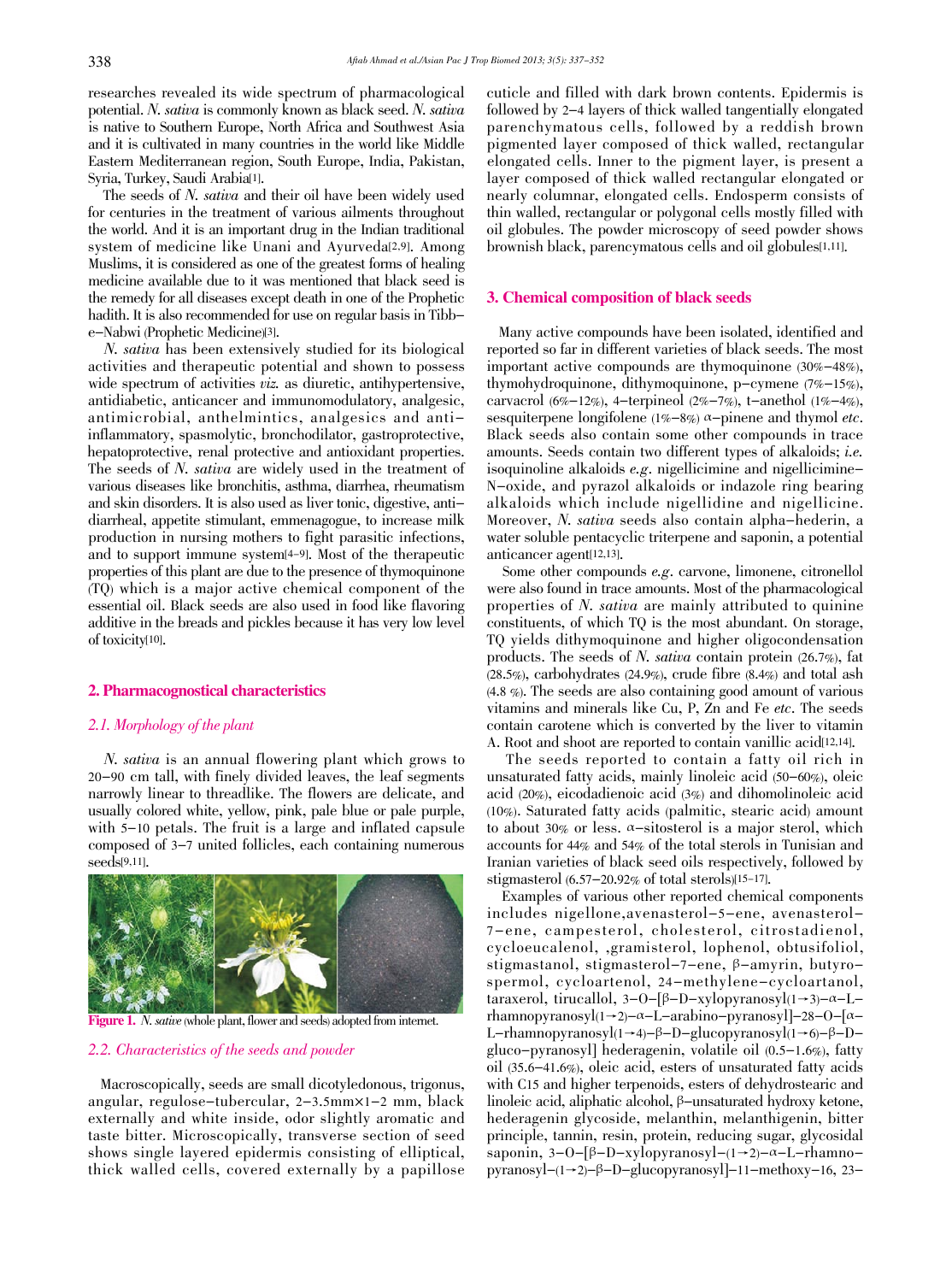dihydroxy-28-methy-lolean-12-enoate,stigma-5, 22-dien-3-β-D-gluco-pyranoside, cycloart-23-methyl-7, 20, 22 triene-3β, 25-diol, nigellidine-4-O-sulfite, N. mines A3, A4, A5, C, N. mines A1, A2, B1, and B2[18-22].

#### 4. Traditional uses of folk remedies

N. sativa has been traditionally used for the treatment of a variety of disorders, diseases and conditions pertaining to respiratory system, digestive tract, kidney and liver function, cardio vascular system and immune system support, as well as for general well-being[2,9].

Avicenna refers to black seeds in the ''The Canon of Medicine'', as seeds stimulate the body's energy and helps recovery from fatigue and dispiritedness. Black seeds and their oil have a long history of folklore usage in Indian and Arabian civilization as food and medicine[11,23]. The seeds have been traditionally used in Southeast Asian and the Middle East countries for the treatment of several diseases and ailments including asthma, bronchitis, rheumatism and related inflammatory diseases. Its many uses have earned Nigella the Arabic approbation 'Habbatul barakah', meaning the seed of blessing. A tincture prepared from the seeds is useful in indigestion, loss of appetite, diarrhoea, dropsy, amenorrhoea and dysmenorrhoea and in the treatment of worms and skin eruptions. Externally the oil is used as an antiseptic and local anesthetic. Roasted black seeds are given internally to stop the vomiting[2,11,23,24].

#### 5. Scientific researches and pharmacological potentials

The extensive researches using modern scientific techniques were carried out by various researchers on N. sativa since it is believed to be a miraculous herb that can cure multiple ailments and disorders. A number of pharmacological actions of N. sativa have been investigated in the past few decades.

# 5.1. Antibacterial activity

The antibacterial effect of ground black seeds was studied in a modified paper disc diffusion method. A clear inhibition of the growth of Staphylococcus aureus was observed by concentration of 300 mg/mL with distilled water as control, this inhibition was confirmed by using the positive control Azithromycin. The inhibition obtained was higher with N. sativa ground seeds from Hadramout than with N. sativa ground seeds from Ethiopia. The positive inhibition may be attributed to the two important active ingredients of N. sativa, TQ and melanin[25]. Different crude extracts of N. sativa were tested for antimicrobial effectiveness against different bacterial isolates which comprised of 16 gram negative and 6 gram positive representatives. These isolates showed multiple resistances against antibiotics, specially the gram negative ones. Crude extracts of N. sativa showed a promising effect against some of the test organisms. The most effective extracts were the crude alkaloid and water extracts. Gram negative isolates were affected more than the gram positive ones[26]. Antibacterial activity of N. sativa against clinical isolates of methicillin resistant Staphylococcus aureus was investigated in <sup>2008</sup> by Hannan et al. All tested strains of methicillin resistant Staphylococcus aureus were

sensitive to ethanolic extract of N. sativa at a concentration of 4 mg/disc with an MIC range of 0.2-0.5 mg/mL[27]. Antibacterial activity of N. sativa against and triple therapy in eradication of Helicobacter Pylori in patients with non-ulcer dyspepsia was carried out. It was showed that N. sativa seeds possess clinically useful anti H. pylori activity, comparable to triple therapy[28]. The antibacterial activity of TQ and its biofilm inhibition potencies were investigated on 11 human pathogenic bacteria. TQ exhibited a significant bactericidal activity against various human pathogenic bacteria especially Gram positive cocci (Staphylococcus aureus ATCC <sup>25923</sup> and Staphylococcus epidermidis CIP 106510). TQ prevented cell adhesion to glassslides surface[29].

# 5.2. Antifungal activity

Methanolic extracts of N. sativa have the strongest antifungal effect followed by the chloroform extracts against different strains of *Candida albicans*. Aqueous extracts showed no antifungal activity. An intravenous inoculum of Candida albicans produced colonies of the organism in the liver, spleen and kidneys. Treatment of mice with the plant extract 24 h after the inoculation caused a considerable inhibitory effect on the growth of the organism in all organs studied. Khan *et al.* in 2003 reported that the aqueous extract of N. sativa seeds exhibits inhibitory effect against candidiasis in mice. A 5-fold decrease in Candida in kidneys, 8-fold in liver and 11-fold in spleen was observed in the groups of animals post-treated with the plant extract. These findings were also confirmed by Histopathological examination of the respective organs[30]. Antidermatophyte activity of ether extract of N. sativa and TQ was tested against eight species of dermatophytes: four species of Trichophyton rubrum and one each of Trichophyton interdigitale, Trichophyton mentagrophytes, Epidermophyton floccosum and Microsporum canis using Agar diffusion method with serial dilutions of ether extract of N. sativa, TQ and griseofulvin. The MICs of the ether extract of N. sativa and TQ were between 10-40 and 0.125-0.250 mg/mL, respectively, while those of griseofulvin ranged from 0.00095 to 0.01550 mg/mL. These results denote the potentiality of N. sativa as a source for antidermatophyte drugs and support its use in folk medicine for the treatment of fungal skin infections[31]. The antiyeast activity of the black cumin seed quinines, dithymoquinone, thymohydroquinone, and TQ were evaluated in vitro with a broth microdilution method against six dairy spoilage yeast species. It was found that Antifungal effects of the quinones were compared with those of preservatives commonly used in milk products (calcium propionate, natamycin, and potassium sorbate) at two pH levels (4.0 and 5.5), while thymohydroquinone and TQ possessed significant antiyeast activity[32]. Two novel antifungal defensins named Ns-D1 and Ns-D2, were isolated from seeds of N. sativa and sequenced. The Ns-D1 and Ns-D2 defensins displayed strong divergent antifungal activity towards a number of phytopathogenic fungi[33].

#### 5.3. Anti-schistosomiasis activity

The effect of NSO against the liver damage induced by Schistosoma mansoni (S. mansoni) infection in mice was studied by Mahmoud *et al*. When the NSO was given alone, it reduced the number of S. mansoni worms in the liver and decreased the total number of ova deposited in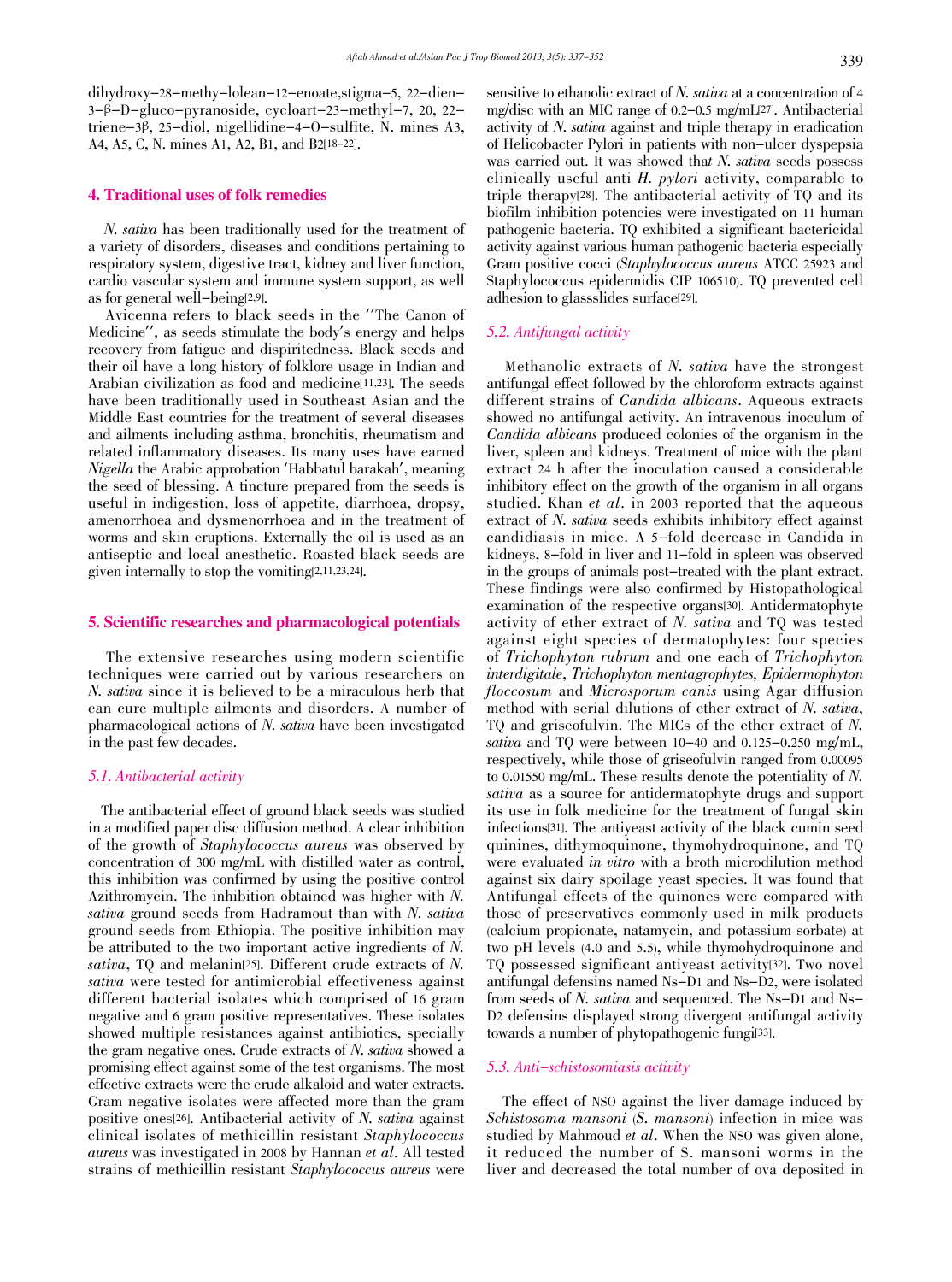both the liver and the intestine. When NSO was administered in combination with PZQ, the most prominent effect was a further lowering in the dead ova number over that produced by PZQ alone. Infection of mice with S. mansoni produced a pronounced elevation in the serum activity of ALT, GGT, with a slight increase in AP level, while reduce serum albumin level. Administration of NSO succeeded partially to correct the previous changes in ALT, GGT, AP activity, as well as the Alb content in serum. These results suggest that NSO may play a role against the alterations caused by S. mansoni infection<sup>[34]</sup>. Results of in vitro testing of N. sativa seeds against Schistosoma mansoni, miracidia, cercariae, and adult worms indicate its strong biocidal effects against all stages of the parasite and an inhibitory effect on egglaying of adult female worms. N. sativa seeds also induced an oxidative stress against adult worms which indicated by a decrease in the activities of antioxidant enzymes, superoxide dismutase (SOD), glutathione peroxidase, and glutathione reductase and enzymes of glucose metabolism, hexokinase and glucose-6-phosphate dehydrogenase. Disturbing of such enzymes of adult worms using N. sativa seeds could in turn render the parasite vulnerable to damage by the host and may play a role in the anti-schistosomal potency of the N. sativa seed[35]. The antioxidant and anti-schistosomal activities of the garlic extract (AGE) and NSO on normal and Schistosoma mansoni-infected mice was investigated. Result showed that, protection with AGE and NSO prevented most of the hematological and biochemical changes and markedly improved the antioxidant capacity of schistosomiasis mice compared to the infected-untreated ones. These results suggested that AGE and NSO may be promising agents to complement schistosomiasis specific treatment[36].

# 5.4. Antioxidant activity

The antioxidant and antiarthritic activity of TQ in Wistar rat by collagen induced arthritis was evaluated. TQ was administered at a dose of 5 mg/kg body weight once daily for 21 d. The effects of treatment in the rats were assessed by biochemical (articular elastase, myeloperoxdase (MPO), LPO, glutathione (GSH), catalase (CAT), SOD and NO), inflammatory mediators [IL-1β, IL-6, TNF- $\alpha$ , IL-10, IFN- $\gamma$  and PGE(2)] and histological studies in joints. TQ was effective in bringing significant changes on all the parameters (articular elastase, MPO, LPO, GSH, CAT, SOD and NO) studied. Oral administration of TQ resulted in significantly reduced the levels of pro-inflammatory mediators [IL-1β, IL-6, TNF-α, IFN- $\gamma$  and PGE (2)] and increased level of IL-10[37]. The antioxidant, anti-inflammatory, anticancer and antibacterial activities of the shoots, roots and seeds methanol extracts from N. sativa were studied. The three organs exhibited strong antioxidant activity using the oxygen radical absorbance capacity method and a cell-based assay[38]. TQ has been shown to suppress the Fe-NTA-induced oxidative stress, hyperproliferative response and renal carcinogenesis in Wistar rats[39]. It was suggested that dietary supplementation of black seeds powder inhibits the oxidative stress caused by oxidized corn oil in rats[40]. It was also reported that oral feeding of the diet containing black seed powder at 10% level antagonized the oxidative stress effects induced by hepato-carcinogens like dibutylamine and Sodium Nitrate  $(NaNO<sub>3</sub>)$  in Swiss albino rats by normalizing GSH and NO levels[41]. The black seed oil and TQ by intraperitonial injection were found to shown protective effects on lipid

peroxidation process during ischemia-reperfusion injury (IRI) in rat hippocampus[42]. Treating broiler chicks with black seed for 6 weeks prevented the liver from oxidative stress by increasing the activities of enzymes such as myeloperoxidase, glutathione-S-transferase, CAT, adenosine deaminase, myeloperoxidaseand bydecreasing hepatic lipid peroxidation[43]. The crude methanolic extract of black cumin seed cake was found to shown with significant antioxidant properties under in vitro systems[44].The modulatory effect of TQ on erythrocyte lipid peroxidation and antioxidant status during 1,2-dimethylhydrazine- (DMH-) induced colon carcinogenesis after initiation in male Wistar rats was investigated and The TQ pre-treatment restored the increased level of malondialdehyde and conjugated diene levels, and an augmentation of enzyme activities like CAT, glutathione peroxidase, and SOD activities due to exposure to DMH. TQ was a useful compound preventing DMH-induced erythrocyte damages[45].

# 5.5. Antidiabetic activity

The therapeutic potentials of  $\alpha$ -lipoic acid ( $\alpha$ -LA), L-carnitine, and  $\overline{N}$  sativa or combination of them in carbohydrate and lipid metabolism was evaluated in a Rat model of diabetes which was induced by single i.p. injection of streptozocin (STZ) 65 mg/kg. For evaluation of glucose metabolism, fasting blood glucose, insulin, insulin sensitivity, HOMA, C-peptide, and pyruvate dehydrogenase activity were determined. Either  $\alpha$ -LA or N. sativa significantly reduced the elevated blood glucose level. The combination of 3 compounds significantly increased the level of insulin and C-peptide. Combination of  $\alpha$ -LA, L-carnitine and N. sativa will contribute significantly in improvement of the carbohydrate metabolism in diabetic rats, thus increasing the rate of success in management of DM<sup>[46]</sup>. The effects of N. sativa aqueous extract and oil, as well as TQ, on serum insulin and glucose concentrations in streptozotocin diabetic rats were studied. Serum insulin and glucose concentrations, SOD levels, and pancreatic tissue malondialdehyde (MDA) were determined. Electron microscopy was used to identify any subcellular changes. Diabetes increased tissue MDA and serum glucose levels and decreased insulin and SOD levels. Treatment of rats with N. sativa extract and oil, as well as TQ, significantly decreased the diabetes-induced increases in tissue MDA and serum glucose and significantly increased serum insulin and tissue SOD. Ultrastructurally, TQ ameliorated most of the toxic effects of streptozotocine(STZ), including segregated nucleoli, heterochromatin aggregates (indicating DNA damage), and mitochondrial vacuolization and fragmentation. The aqueous extract of N. sativa also reversed these effects of STZ, but to a lesser extent. The N. sativa oil restored normal insulin levels, but failed to decrease serum glucose concentrations to normal. The biochemical and ultrastructural findings suggest that N. sativa extract and TQ have therapeutic and protect against STZ-diabetes by decreasing oxidative stress, thus preserving pancreatic  $\beta$ -cell integrity. The hypoglycemic effect observed could be due to amelioration of <sup>β</sup>-cell ultrastructure, thus leading to increased insulin levels. N. sativa and TQ may prove clinically useful in the treatment of diabetics and in the protection of β-cells against oxidative stress[47]. The protective effects of the volatile oil of N. sativa seeds on insulin immunoreactivity and ultrastructural changes of pancreatic <sup>β</sup>-cells in STZ-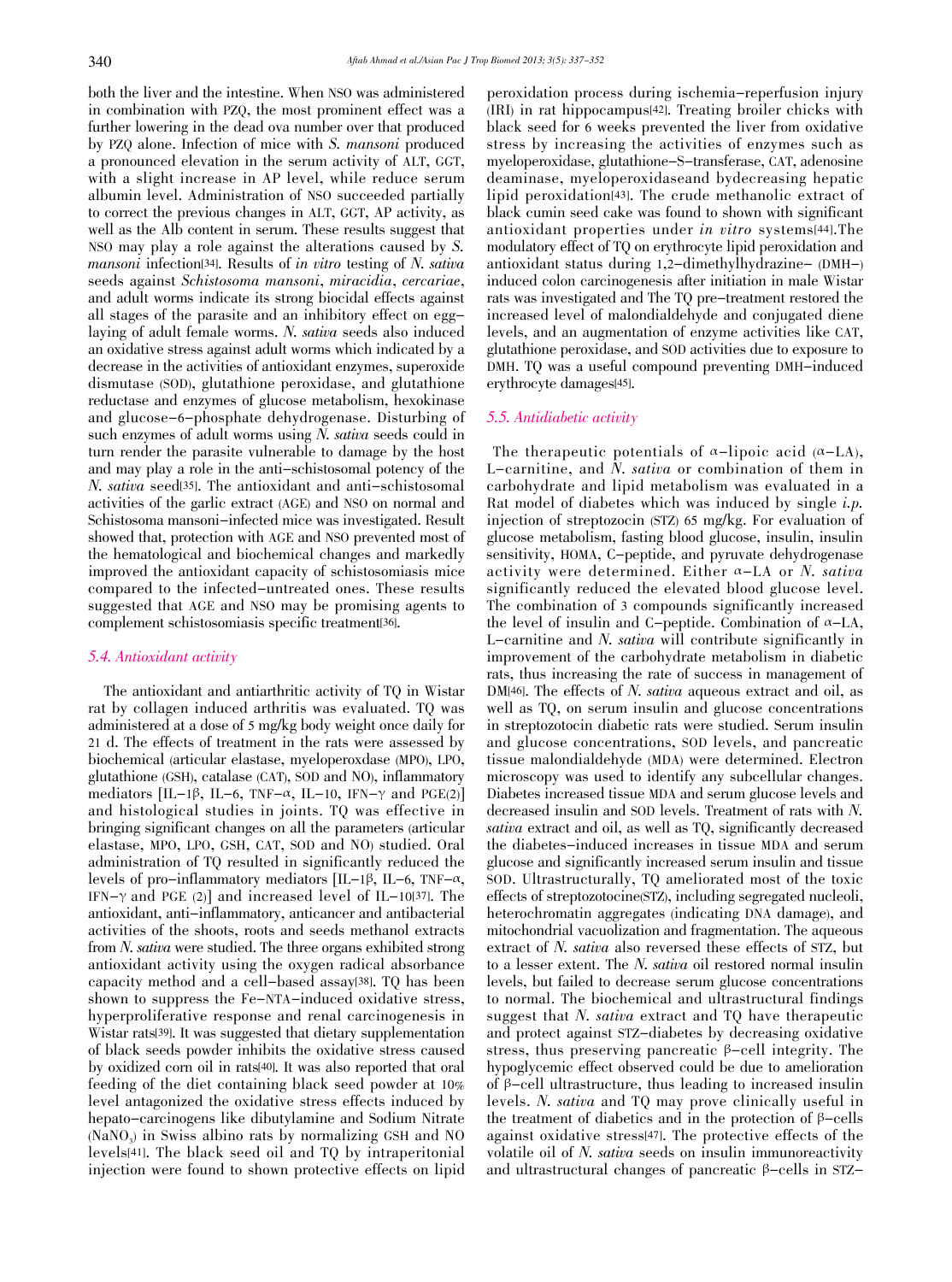induced diabetic rats was reported by Kanter et al. 2009. STZ was injected intraperitoneally at a single dose of 50 mg/ kg to induce diabetes. Increased intensity of staining for insulin, and preservation of <sup>β</sup>-cell numbers were apparent in the N. sativa-treated diabetic rats. The protective effect of N. sativa on STZ-diabetic rats was evident by a moderate increase in the lowered secretory vesicles with granules and also slight destruction with loss of cristae within the mitochondria of <sup>β</sup>-cell when compared to control rats. It is evident that N. sativa treatment exerts a therapeutic protective effect in diabetes by decreasing morphological changes and preserving pancreatic <sup>β</sup>-cell integrity[48]. The antihyperglycemic potential of TQ on the activities of key enzymes of carbohydrate metabolism in streptozotocin (STZ) nicotinamide (NA)-induced diabetic rats was evaluated. Oral administration of TQ at 20, 40, 80 mg/kg body weight for 45 d, dose dependently improved the glycemic status in STZ-NA induced diabetic rats. The levels of insulin, Hb increased with significant decrease in glucose and HbA (1C) levels. The altered activities of carbohydrate metabolic enzymes were restored to near normal. These results proved that TQ at 80 mg/kg body weight is associated with beneficial changes in hepatic enzyme activities and thereby exerts potential anti-hyperglycemic effects[49]. The N. sativa showed the synergistic effect with human parathyroid hormone in improving bone mass, connectivity, biomechanical behavior and strength in insulin-dependent diabetic rats and found to be more effective as compared to the treatment with N. sativa or human parathyroid hormone alone[50]. In a clinical study, the adjuvant effect of N. sativa oil on various clinical and biochemical parameters of the insulin resistance syndrome were investigated. N. sativa oil was found to be effective as an add-on therapy in patients of insulin resistance syndrome. N. *sativa* oil has a significant activity in diabetic and dyslipidemic patients[51]. N. sativa is of immense therapeutic benefit in diabetic individuals and those with glucose intolerance as it accentuates glucose-induced secretion of insulin besides having a negative impact on glucose absorption from the intestinal mucosa[52]. The effects of the TQ in STZ-induced diabetes in rats were investigated. The Effect of N. sativa seeds on the glycemic control of patients with type 2 diabetes mellitus was investigated in 2010. N. sativa seeds were used as an adjuvant therapy in patients with diabetes mellitus type 2 added to their anti-diabetic medications. N. sativa at a dose of <sup>2</sup> gm/day caused significant reductions in fasting blood glucose, 2 h postprandially (2 hPG), and glycosylated hemoglobin (HbA1c) without significant change in body weight. The results indicate that a dose of 2 gm/day of black seed might be a beneficial adjuvant to oral hypoglycemic agents in type 2 diabetic patients[53]. The in vivo antidiabetic activity of N. sativa seed ethanol extract (NSE) was evaluated in diabetic Meriones shawi. Plasma lipid profile, insulin, leptin, and adiponectin levels were assessed. ACC phosphorylation and Glut4 protein content were determined in liver and skeletal muscle. NSE animals showed a progressive normalization of glycaemia. It was also demonstrate that in vivo treatment with NSE exerts an insulin-sensitizing action by enhancing ACC phosphorylation, a major component of the insulinindependent AMPK signaling pathway, and by enhancing muscle Glut4 content[54].

#### 5.6. Anticancer activity

In vitro study of TQ to determine whether or not TQ can

increase survival and sustain the expression of the homing receptor CD62L in antigen-specific T cells. The results showed that stimulation of OT-1 (transgenic CD+) T cells with OVA antigen resulted in activation, as shown by a decrease in the surface expression of CD62L which coincided with significant apoptosis measured three and five days after antigen stimulation. Addition of low concentrations of TQ during CD85+ T-cell activation resulted in enhanced survival of the activated T cells and sustained expression of CD62L. These effects coincided with enhancement in the capability of CD8+ T cells to produce the effector cytokine interferon-gamma (IFNgamma). This is concluded that TQ has a beneficial effect in conditioning T cells in vitro for adoptive T-cell therapy against cancer and infectious disease<sup>[55]</sup>. The cytotoxic effects of different N. sativa seed extracts as an adjuvant therapy to doxorubicin on human MCF-7 breast cancer cells was reported. The study showed N. sativa lipid extract is cytotoxic to MCF-7 cells with  $LC_{50}$  of  $2.720 \pm 0.232$  mg/mL, while its aqueous extract cytotoxicity exhibited when the applied concentration is high as about 50 mg/mL[56].

The antitumor and anti-angiogenic effects of TQ on osteosarcoma in vitro and in vivo were investigated. Results showed that TQ induced a higher percentage of growth inhibition and apoptosis in the human osteosarcoma cell line SaOS-2 compared to that of control, and TQ significantly blocked human umbilical vein endothelial cell tube formation in a dose-dependent manner. It was found that TQ significantly downregulated NF-κB DNA-binding activity, XIAP, survivin and VEGF in SaOS-2 cells. Moreover, the expression of cleaved caspase-3 and Smac were upregulated in SaOS-2 cells after treatment with TQ. It was also found that TQ inhibits tumor angiogenesis and tumor growth through suppressing NF-κB and its regulated molecules. It was concluded that TQ effectively inhibits tumor growth and angiogenesis both in vitro and in vivo. Therefore, inhibition of NF-κB and downstream effector molecules is a possible underlying mechanism of the antitumor and anti-angiogenic activity of TQ in osteosarcoma[57].

The cytotoxicity of TQ in human cervical squamous carcinoma cells (SiHa) was investigated. TQ was cytotoxic towards SiHa cells with IC<sub>50</sub> values of 10.67 $\pm$ 0.12 and 9.33 $\pm$ 0.19 µg/mL as determined by MTT assay and trypan blue dye exclusion test, respectively, after 72 h of incubation. TQ was found to be more cytotoxic towards SiHa cells compared to cisplatin. Interestingly, TQ was less cytotoxic towards the normal cells (3T3-L1 and Vero). Cell cycle analysis performed by flowcytometer showed a significant increase in the accumulation of TQ-treated cells at sub-G1 phase, indicating induction of apoptosis by the compound. TQ was more potent than cisplatin in elimination of SiHa cells via apoptosis with down-regulation of Bcl-2 protein[58].

The anticancer effects of TQ on breast cancer cells, and its potential effect on the PPAR-<sup>γ</sup> activation pathway was investigated and it was found that TQ exerted strong antiproliferative effect in breast cancer cells and when TQ combined with doxorubicin and 5-fluorouracil, cytotoxicity was found to be increased. TQ was found to increase sub-G1 accumulation and annexin-V positive staining, indicating apoptotic induction. In addition, TQ activated caspases 8, 9 and 7 in a dose-dependent manner. Migration and invasive properties of MDA-MB-231 cells were also reduced in the presence of TQ. Interestingly, TQ was found to increase PPAR-<sup>γ</sup> activity and down-regulate the expression of the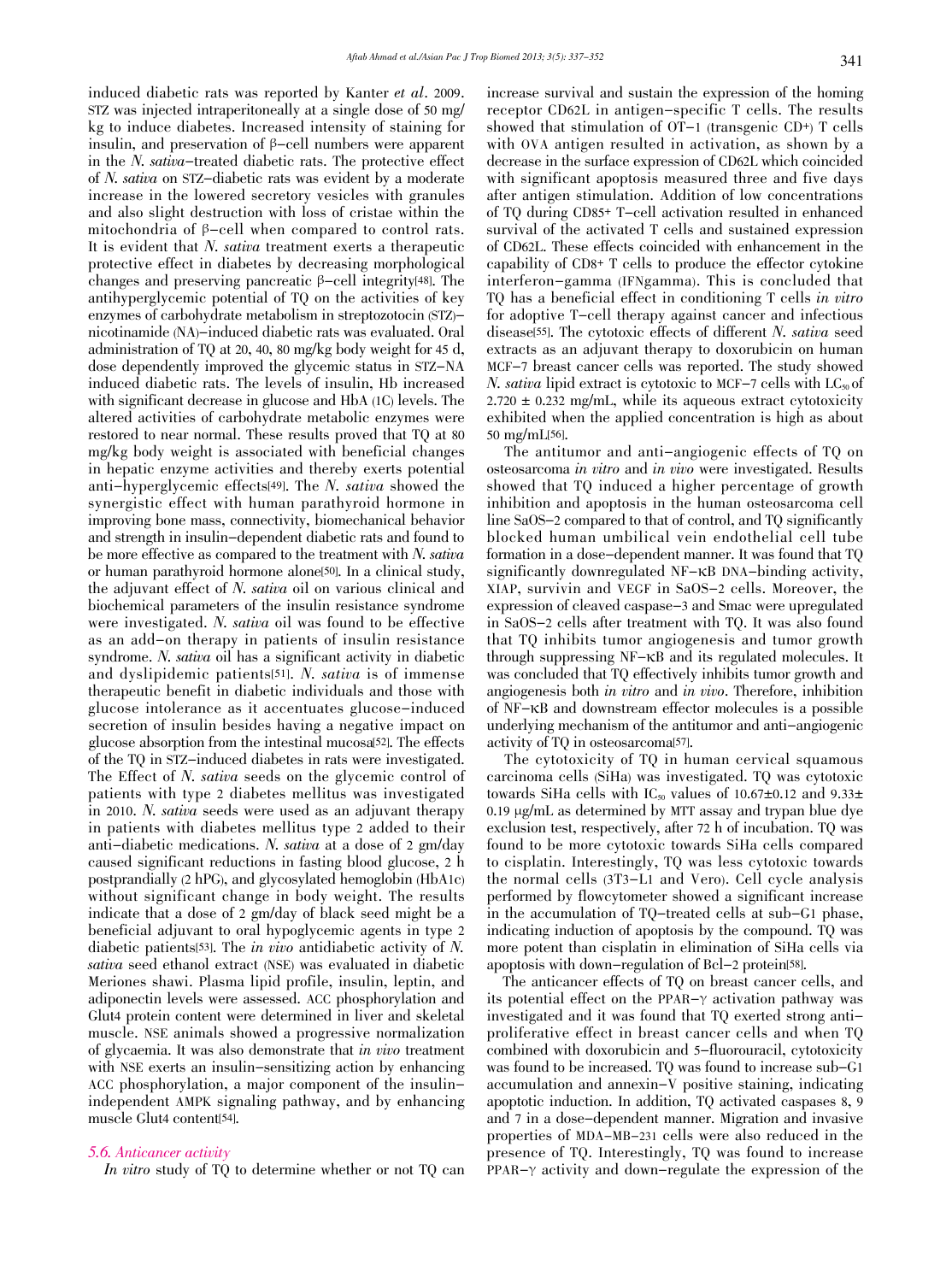genes for Bcl-2, Bcl-xL and survivin in breast cancer cells. More importantly, the increase in PPAR- $\gamma$  activity was prevented in the presence of PPAR-<sup>γ</sup> specific inhibitor and PPAR-<sup>γ</sup> dominant negative plasmid, suggesting that TQ may act as a ligand of PPAR-γ. It was observed by using molecular docking analysis that TQ indeed formed interactions with 7 polar residues and 6 non-polar residues within the ligand-binding pocket of PPAR-<sup>γ</sup> that are reported to be critical for its activity. Thus, it was concluded that TQ may have potential implication in breast cancer prevention and treatment and anti-tumor effect of TQ may also be mediated through modulation of the PPAR-<sup>γ</sup> activation pathway[59]. It was also revealed in a study of the assessment of the chemo-preventive potential of crude oils in N. sativa on tumor formation using a well-established rat multi-organ carcinogenesis model featuring initial treatment with five different carcinogens that post-initiation administration of <sup>1</sup> <sup>000</sup> or <sup>4</sup> <sup>000</sup> mg/L N. sativa volatile oil in the diet of male Wister rats for 30 weeks significantly reduced malignant and benign colon tumor sizes, incidences and multiplicities. The treatment also significantly decreased the incidences and multiplicities of tumors in the lungs and in different parts of the alimentary canal, particularly the esophagus and fore stomach. It was shown that N. sativa administration exerts potent inhibitory effects on rat tumor development and on cellular proliferation in multiple organ sites like colon, lung, esophageal and fore stomach tumors in the postinitiation phase with no evidence of clinical side effects[60]. The potential immuno-modulatory effects of N. sativa are investigated in light of splenocyte proliferation, macrophage function, and NK anti-tumor activity using BLAB/c and C57/ BL6 primary cells. NK cytotoxic activity against YAC-1 tumor cells was examined by JAM assay. The study demonstrated that the aqueous extract of  $N$ . *sativa* significantly enhances splenocyte proliferation in a dose-responsive manner. It was also evident that the aqueous extract of N. sativa significantly enhances NK cytotoxic activity against YAC-1 tumor cells[61]. The effect of TQ on pancreatic cancer cells and its effect on MUC4 expression were investigated. The MUC4-expressing pancreatic cancer cells FG/COLO357 and CD18/HPAF were incubated with TQ, and in vitro functional assays were also done. The results indicated that treatment with TQ down regulated MUC<sub>4</sub> expression through the proteasomal pathway and induced apoptosis in pancreatic cancer cells by the activation of c-Jun NH(2)-terminal kinase and p38 mitogen-activated protein kinase pathways. The decrease in MUC4 expression correlated with an increase in apoptosis, decreased motility, and decreased migration of pancreatic cancer cells. Therefore, it was concluded that TQ has potential for the development of novel therapies against pancreatic cancer[62]. TQ alone was found to possess a weak anticancer constituent of black seeds oil. TQ Derivatives bearing terpene-terminated 6-alkyl residues were tested in cells of human HL-60 leukemia, 518A2 melanoma, multidrug-resistant KB-V1/Vbl cervix, and MCF-7/Topo breast carcinomas, as well as in non-malignant human foreskin fibroblasts. Derivatives with a short four-atom spacer between quinone and cyclic monoterpene moieties were more anti-proliferative than analogues with longer spacers. 6-(Menthoxybutyryl) TQ (3a) exhibited single-digit micromolar  $IC_{50}$  (72 h) values in all four cell lines. It was seven times more active than TQ (1) in 518A2 melanoma cells and four times in KB-V1/Vbl cervix carcinoma cells, while only half as toxic in the fibroblasts. Compound 3a was also

not a substrate for the P-gp and BCRP drug transporters of the resistant cancer cells. The caryophyllyl and germacryl conjugates 3e and 3f specifically inhibited the growth of the resistant MCF-7 breast carcinoma cells. Conjugation of TQ with the triterpene betulinic acid via the OH group as in 3g led to a loss in activity, while conjugation via the carboxylic acid afforded compound 4 with nanomolar  $IC_{50}$  (72 h) activity against HL-60 cells. All anticancer-active derivatives of TQ (1) induced apoptosis associated with DNA laddering, a decrease in mitochondrial membrane potential and a slight increase in reactive oxygen species[63]. In another study, 4-Acylhydrazones and 6-alkyl derivatives of TQ were tested for growth inhibition of human HL-60 leukemia, 518A2 melanoma, KB-V1/Vbl cervix, and MCF-7/Topo breast carcinoma cells. It was revealed that unsaturated side chains conferred greater activities than equally long saturated chains. The number of C==C bonds was less decisive than chain length. The 6-hencosahexaenyl conjugate 3 e was most active in all resistant tumor cells, with  $IC_{50}$  (72 h) values as low as 30 nmol/L in MCF-7/Topo cells. The conjugates are likely to operate by mechanisms different from that of TQ. For instance, 3 e induced distinct caspase-independent apoptosis in HL-60 and 518A2 cells concomitant with a loss of mitochondrial membrane potential and a subsequent rise in the levels of reactive oxygen species [64]. The administration of N. sativa was found to reduce the carcinogenic effects of DMBA carcinogen in mammary carcinoma which indicated the protective role of N. sativa in mammary carcinoma[65]. TQ suppressed the migration and invasion of Panc-1 cells in a dose-dependent manner. It was also found that TQ significantly down-regulates NFkappa B and MMP-9 in Panc-1 cells. In addition, metastatic model simulating human pancreatic cancer was established by orthotropic implantation of histologically intact pancreatic tumor tissue into the pancreatic wall of nude mice. And administration of TQ significantly reduced tumor metastasis compared to untreated control. Furthermore, the expression of NF-kappa B and MMP-9 in tumor tissues was also suppressed after treatment with TQ. TQ exerts antimetastatic activity on pancreatic cancer both in vitro and in vivo, which may be related to down-regulation of NFkappa B and its regulated molecules such as MMP-9 protein. Consequently, these results provide important insights into TQ as an anti-metastatic agent for the treatment of human pancreatic cancer[66]. The chemo-sensitizing effect of TQ and 5-fluorouracil (5-FU) on gastric cancer cells both in *vitro* and *in vivo* is reported by Lei *et al.* Pre-treatment with TQ significantly increased the apoptotic effects induced by 5-FU in gastric cancer cell lines in vitro. TQ also enhanced the 5-FU-induced killing of gastric cancer cells by mediating the down-regulation of the anti-apoptotic protein bcl-2, the up-regulation of the pro-apoptotic protein bax, and the activation of both caspase-3 and caspase-9. And further, the combined treatment of TQ with 5-FU represents a significantly more effective antitumor agent than either agent alone in a xeno-graft tumor mouse model. This study suggested that the TQ/5-FU combined treatment induces apoptosis by enhancing the activation of both caspase-3 and caspase-9 in gastric cancer cells[67].

# 5.7. Anti-inflammatory and analgesic activity

The aqueous extract of N. sativa was found to possess anti-inflammatory and analgesic but not antipyretic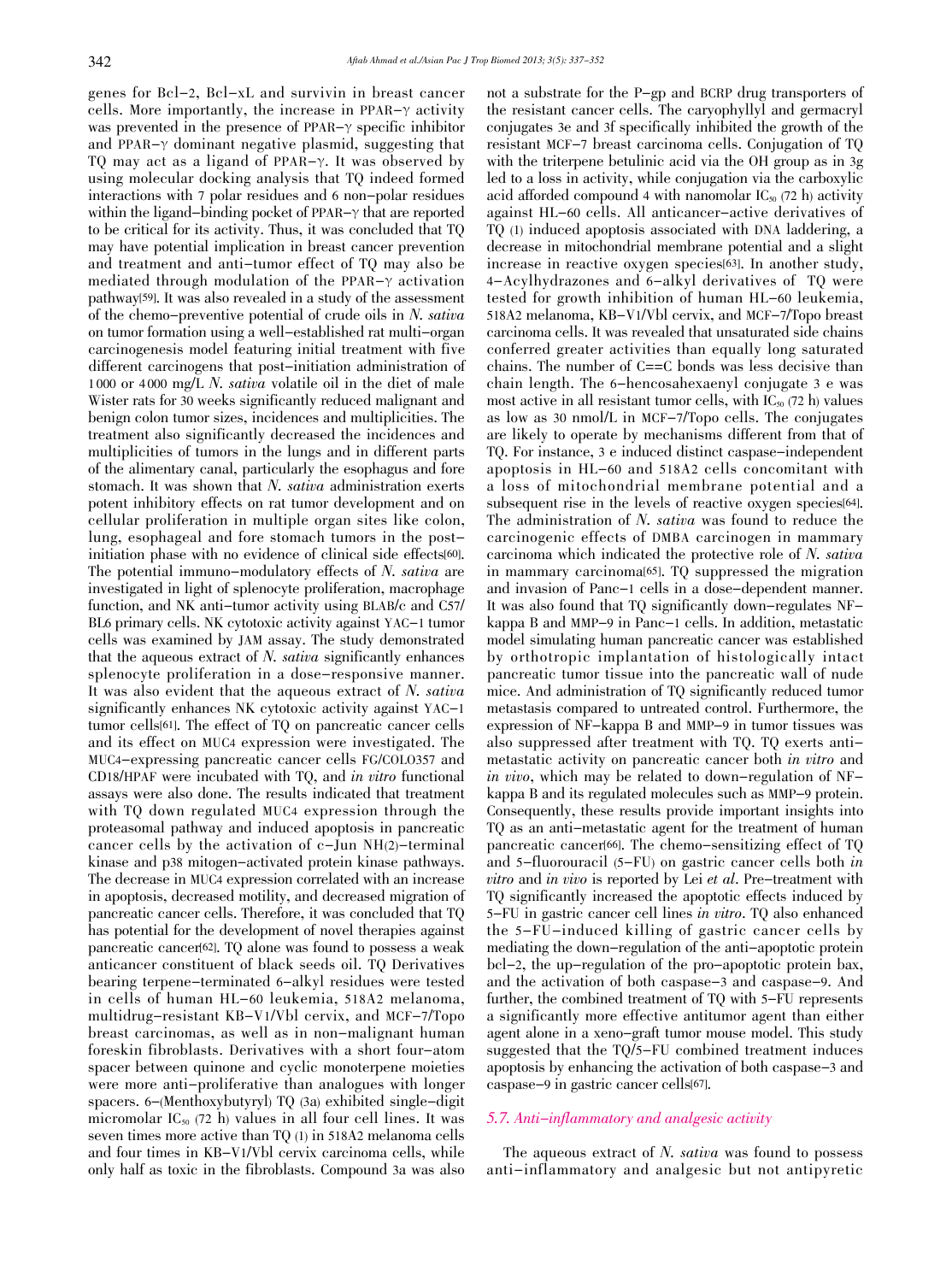activities in animal models while anti-inflammatory effect of the alcoholic extracts of N. sativa seeds and its callus on mix glial cells of rat with regard to their TQ content was investigated. The mix glial cells, inflamed by lipopolysaccharide, were subjected to anti-inflammatory studies in the presence of various amounts of TQ and the alcoholic extracts. Results confirmed that TQ content of the callus of leaf was 12 times higher than that measured in the seeds extract. Studies on the inflamed rat mix glial cells revealed significant reduction in the nitric oxide production in the presence of 0.2 to 1.6 mg/mL of callus extract and 1.25 to 20 µL/mL of the seed extracts[68]. Osteoporosis has been linked to oxidative stress and inflammation. The studies on the anti-osteoporotic effects of N. sativa and TQ were carried out. It was revealed that N. sativa and TQ were shown to inhibit inflammatory cytokines such as interleukin-1 and <sup>6</sup> and the transcription factor, nuclear factor κB. Both NS and TQ have shown potential as anti-osteoporotic agent[69]. Inflammation has been identified as a significant factor in the development of solid tumour malignancies. Studies show that TQ, induced apoptosis and inhibited proliferation in pancreatic ductal adenocarcinoma (PDA) cells. The antiinflammatory potential of TQ in PDA cells was evaluated in comparison with that of a specific histone deacetylase (HDAC) inhibitor, trichostatin A. The effect of TQ on the expression of different pro-inflammatory cytokines and chemokines was analyzed by real-time polymerase chain reaction. TQ dose and time-dependently significantly reduced PDA cell synthesis of MCP-1, TNF-alpha, interleukin (IL)-1  $\beta$  and Cox-2. At 24 h, Tq almost completely abolished the expression of these cytokines. TQ also increased p21 WAF1 expression, inhibited HDAC activity, and induced histone hyperacetylation. HDAC inhibitors have been shown to ameliorate inflammation-associated cancer. TQ as a novel inhibitor of proinflammatory pathways provides a promising strategy that combines anti-inflammatory and proapoptotic modes of action[70]. TQ exhibit a slight inhibitory effect on COX-1 expression and PGE2 production in a mouse model of allergic airway inflammation. This finding suggests that TQ has an anti-inflammatory effect during the allergic response in the lung through the inhibition of PGD, synthesis and Th2-driven immune response[71]. The antioxidant, antiinflammatory, anticancer and antibacterial activities of the shoots, roots and seeds methanol extracts from N. sativa were studied. The seeds hexane fraction of the methanol extract showed significant anti-inflammatory activity, inhibiting nitric oxide release with an  $IC_{50}$  value of 6.20  $\mu$ g/mL in lipopolysaccharide-stimulated RAW 264.7 macrophages[72]. A clinical trial study was conducted as prospective and double blind with descriptive analytic to investigate the anti-inflammatory effects of N. sativa in patients with allergic rhinitis symptoms. The sample included 66 patients (case and placebo) with allergic rhinitis exposed to  $N$ . sativa oil. Individual characteristics, including age and sex, and characteristics of the disease, including nasal congestion, runny nose, itchy nose, and sneezing attacks, were evaluated for a period of <sup>30</sup> d The results show that N. sativa could reduce the presence of the nasal mucosal congestion, nasal itching, runny nose, sneezing attacks, turbinate hypertrophy, and mucosal pallor during the first 2 weeks (day 15). The anti-allergic effects of N. sativa components could be attributed to allergic rhinitis. Moreover, N. sativa should be considered for treating allergic rhinitis when the effects of other anti-allergic drugs need to be avoided[73].

#### 5.8. Immunomodulatory activity

The potential immunomodulatory effects of N. sativa were investigated in light of splenocyte proliferation, macrophage function, and NK anti-tumor activity using BLAB/c and C57/ BL6 primary cells. Results demonstrated that the aqueous extract of N. sativa significantly enhances splenocyte proliferation in a dose-responsive manner. In addition, the aqueous extract of N. sativa favors the secretion of Th2, versus Th1, cytokines by splenocytes. The secretion of IL-6, TNF- $\alpha$ , and NO; key pro-inflammatory mediators, by primary macrophages is significantly suppressed by the aqueous extract of  $N$ . *sativa*, indicating that  $N$ . *sativa* exerts anti-inflammatory effects in vitro. Finally, experimental evidence indicates that the aqueous extract of N. sativa significantly enhances NK cytotoxic activity against YAC-1 tumor cells, suggesting that the documented anti-tumor effects of N. sativa may be, at least in part, attributed to its ability to serve as a stimulant of NK anti-tumor activity. It was anticipated that N. sativa ingredients may be employed as effective therapeutic agents in the regulation of diverse immune reactions implicated in various conditions and diseases such as cancer[74]. A group of medicinal plants including black seed were examined for their immunomodulatory effect in BALB/c mice. Treatment (intraperitoneal injection) with five doses of methanolic extract for Black seed was found to enhance the total white blood cells count [up to 1.2×10<sup>4</sup> cells/mm<sup>3</sup>]. Bone marrow cellularity also increased significantly  $(P<0.01)$  after the administration of the Black seed extract. Spleen weight of the black seed treated groups was significantly increased  $(P<0.01)$ . Two groups of mice were immunosuppressed with cyclophosphamide, the one which pretreated with the black seed extracts significantly  $(P<0.01)$  restored their resistance against lethal infection with the predominately granulocyte-dependant *Candida* albicans. These results confirmed the immunomodulatory activity of black seed, and may have therapeutical implications in prophylactic treatment of opportunistic infections and as supportive treatment in oncogenic cases[75]. The immunomodulating and cytotoxic properties of volatile oil of N. sativa seeds was investigated in a Long-Evans rat model designed to examine the effect of N. sativa seeds on selected immune components. Long-Evans rats were challenged with a specific antigen (typhoid TH) and treated with N. sativa seeds; Treatment with N. sativa oil induced about 2-fold decrease in the antibody production in response to typhoid vaccination as compared to the control rats but there was a significant decrease in splenocytes and neutrophils counts, but a rise in peripheral lymphocytes and monocytes in the these animals. These results indicated that the N. sativa seeds could be considered as a potential immunosuppressive cytotoxic agent[62]. Chronic administration of oxytetracycline (OXT) (incorporated at a level of 0.05 g/kg of feed for 50 d) to pigeons, significantly decreased total leukocyte and lymphocyte counts, increased heterophil: lymphocyte ratio and lysosomal enzyme activity, and decreased reticuloendothelial system function compared with controls. Coadministration of black seed at a level of 2.5% with OXT completely blocked the effects elicited by OXT and produced immunostimulant effects in pigeons. The addition of black seed to feed of pigeons could act as an immunoprotective agent when chronic administrations of antibiotics are considered[4]. The effect of TQ was tested on experimental autoimmune encephalomyelitis (EAE)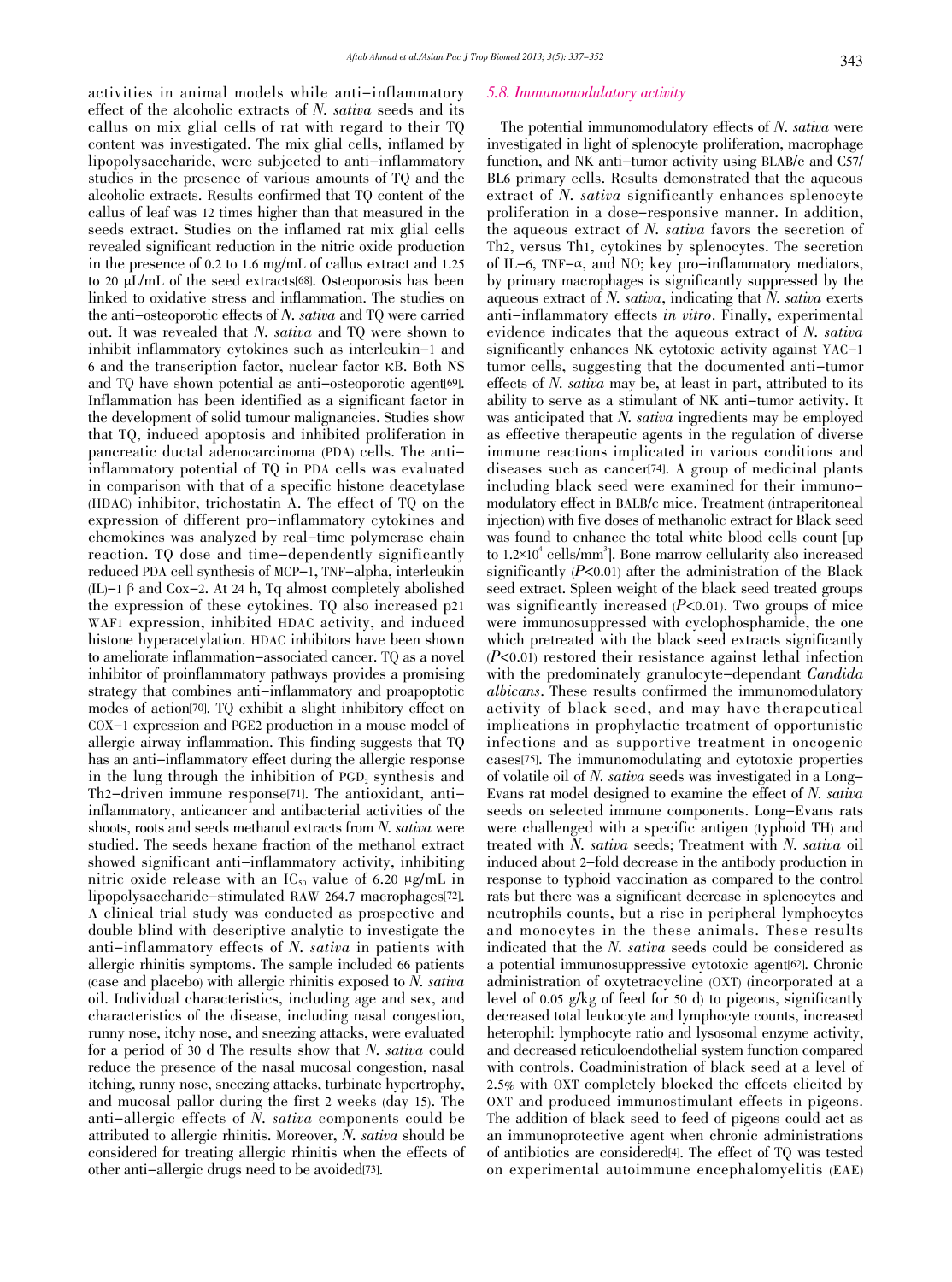animal model that mimic human multiple sclerosis. Myelin oligodendrocyte glycoprotein subcutaneously was used to induce chronic relapsing EAE. TQ intraperiotoneally was found to be almost 90% preventive and 50% curative in chronic relapsing EAE due to its antioxidant effect[76]. N. sativa oil is a promising natural radioprotective agent against immunosuppressive and oxidative effects of ionizing radiation[6]. Daily oral administration of N. sativa oil to rats before whole body gamma irradiation resulted in significant reversal of reduction of hemolysin antibodies titers.Potential immunomodulation effect of the extract of N. sativa on ovalbumin sensitized guinea pigs was evaluated. The effect of the extract of N. sativa on lung pathology and blood interleukin-4 (IL-4) and interferon-<sup>γ</sup> (IFN-γ) of sensitized guinea pigs was examined. Treatment of sensitized animals with the extract of N. *sativa* led to a significant decrease in pathological changes of the lung, except for the oedema in the sensitized group treated with low concentration of the extract, but an increased IFN-γ. These results confirm a preventive effect of N. sativa extract on lung inflammation of sensitized guinea pigs[77]. To determine the possible alleviating effect of N. sativa and TQ on food allergy, ovalbumin (OVA) -sensitized BALB/c-mice were pretreated either with a hexanic N. sativa seed extract TQ and subsequently challenged intra-gastrically with OVA. All 4 treatments significantly decreased clinical scores of OVAinduced diarrhea. N. sativa seed extract, TQ decreased intestinal mast cell numbers and plasma mouse mast cell protease-1. It was demonstrated that N. sativa seed extract significantly improves symptoms and immune parameters in murine OVA-induced allergic diarrhea; this effect is at least partially mediated by TQ[78].

# 5.9. Cardiovascular activity

The acute (at 4 and 18 h) effects of diesel exhaust particles (DEP) on cardiopulmonary parameters in mice and the protective effect of TQ were investigated. Mice were given, intratracheally, either saline (control) or DEP (30 µg per mouse). At 18 h (but not 4 h) after giving DEP, there was lung inflammation and loss of lung function. At both 4 and 18 h, DEP caused systemic inflammation characterized by leucocytosis, increased IL-6 concentrations and reduced systolic blood pressure. SOD activity was decreased only at 18 h. DEP reduced platelet numbers and aggravated in vivo thrombosis in pial arterioles. In vitro, addition of DEP  $(0.1-1 \mu g/mL)$  to untreated blood-induced platelet aggregation. Pretreatment of mice with TQ prevented DEP-induced decrease of systolic blood pressure and leucocytosis, increased IL-6 concentration and decreased plasma SOD activity. TQ also prevented the decrease in platelet numbers and the prothrombotic events but not platelet aggregation in vitro[79].

# 5.10. Gastro-protective activity

The mechanism of gastroprotective effect of TQ was assessed. Animals were injected with vehicle, TQ (10, 20 mg/kg), omeprazole (10, 20 mg/kg) or their combination (10 mg/kg). Thirty minutes later, pyloric ligation was carried out and followed consequently with ischemia for another 30 min, abided by reperfusion for 120 min. The ischemia/reperfusion insult increased the gastric acid secretion, acid output, and pepsin, as well as the gastric mucosal content/activity of lipid peroxide, proton pump

and myeloperoxidase, along with ulcer index. However, content/activity of gastric mucin, reduced glutathione, total nitric oxide, and SOD were decreased. TQ, especially the high dose level, corrected the altered parameters in a comparable manner to that of the reference drug used, omeprazole. In addition, when the low doses were combined they add to each other to reach the effect of the high dose of either drug. Besides the antioxidant property, TQ has novel gastroprotective mechanisms via inhibiting proton pump, acid secretion and neutrophil infiltration, while enhancing mucin secretion, and nitric oxide production[80]. The anti-ulcer potential of N. sativa aqueous suspension on experimentally induced gastric ulcers and basal gastric secretion in rats was examined to rationalize its use by herbal and Unani medicine practitioners. Acute gastric ulceration was produced by various noxious chemicals (80% ethanol, 0.2 mol/L NaOH, 25% NaCl and indomethacin) in Wistar albino rats. Anti-secretory studies were undertaken in a separate group of rats. Gastric wall mucus contents and non-protein sulfhydryl concentration were estimated, and gastric tissue was examined histopathologically. An aqueous suspension of black seeds significantly prevented gastric ulcer formation induced by necrotizing agents. It also significantly ameliorated the ulcer severity and basal gastric acid secretion in pylorus-ligated Shay rats. Moreover, the suspension significantly replenished the ethanol-induced depleted gastric wall mucus content levels and gastric mucosal non-protein sulfhydryl concentration. The antiulcer effect was further confirmed histopathologically. The anti-ulcer effect of N. sativa is possibly prostaglandinmediated and/or through its antioxidant and anti-secretory activities[81]. Both and its constituent, TQ was found to possess Gastro protective activity against gastric mucosal injury induced by ischaemia/reperfusion in rats. Ischaemia/ reperfusion (I/R) induced gastric lesion is known to be linked with free radical formation. Male Wistar rats were subjected to I/R and were injected with either NO (2.5 and 5.0 mL/kg,  $p.o.$ ) or TQ (5, 20, 50 and 100 mg/kg,  $p.o.$ ). The results showed that I/R elevated the levels of lipid peroxide and lactate dehydrogenase, while decreased those of reduced GSH and SOD. These biochemical changes were accompanied by an increase in the formation of gastric lesions, which was reduced by either treatment. This indicates that both NSO and TQ possess gastroprotective effect against gastric lesions which may be related to the conservation of the gastric mucosal redox state[82]. N. sativa prevents alcohol induced increase in lipid peroxidation (i.e. thiobarbituric acid reactive substances) and reduced gastric GSH content, enzyme activities of gastric SOD, GSH-S-Transferase[83]. TQ was found to protect gastric mucosa against the ulcerating effect of alcohol and mitigated most of the biochemical adverse effects induced by alcohol in gastric mucosa, but the effect of TQ was found to be a lesser than black seed whole. Both N. sativa and TQ did not affect the CAT activity in gastric tissue[5]. The beneficial effects of NSO on rats with necrotizing enterocolitis (NEC) were studied in newborn Sprague-Dawley rats. NEC was induced by enteral formula feeding, exposure to hypoxia-hyperoxia and cold stress. Pups in the NEC+NSO group were administered NOS at a dose of 2 mL/kg daily by intraperitoneal  $(i.p.)$  route from the first day until the end of the study. Proximal colon and ileum were excised for histopathologic, apoptosis (TUNEL) and biochemical evaluation, including xanthine oxidase, SOD, GSH peroxidase (GSH-Px), MDA, and MPO activities.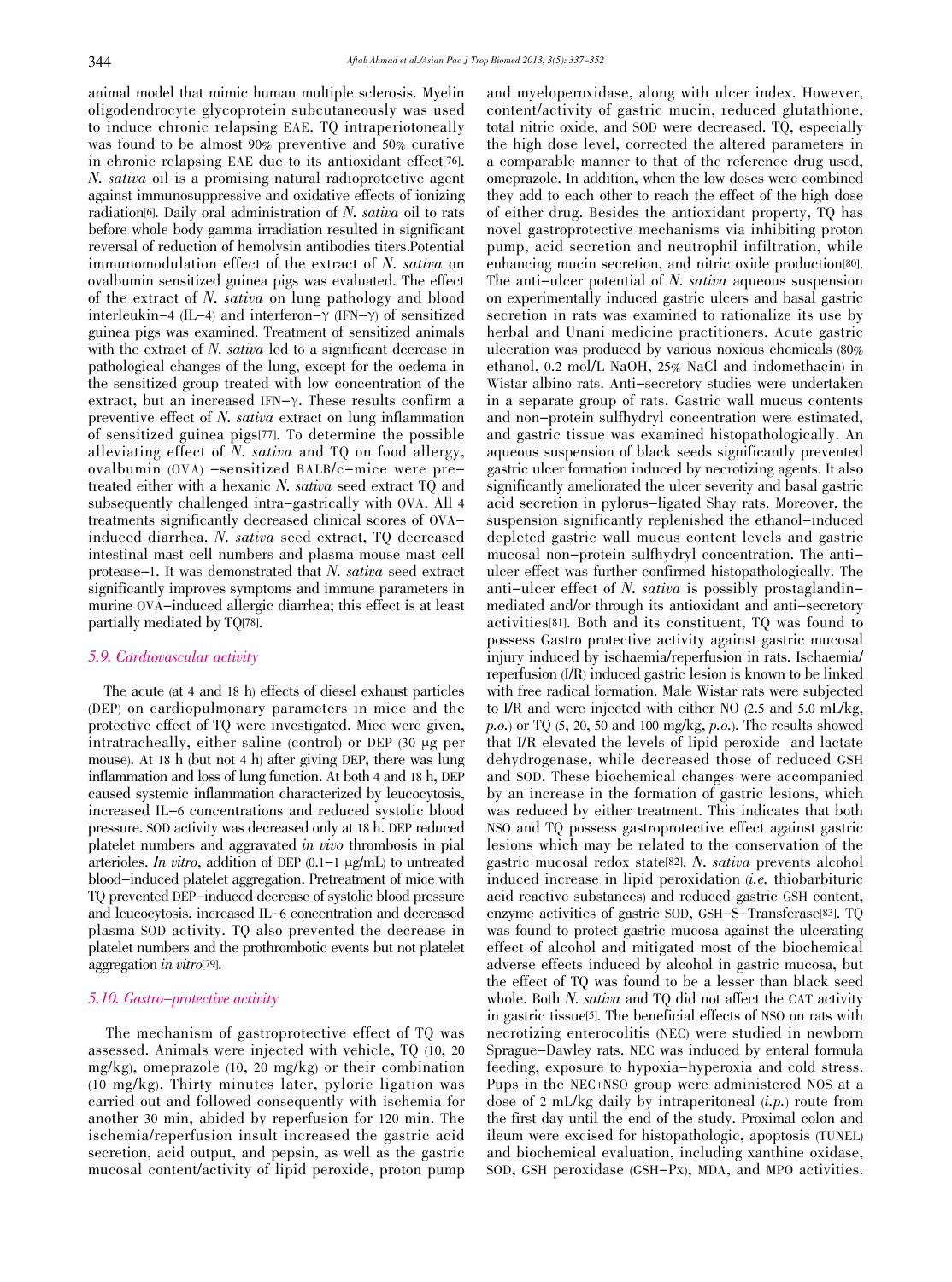Pups in the NEC+NOS group had better clinical sickness scores and weight gain compared to the NEC group  $(P<0.05)$ . In the macroscopic assessment, histopathologic and apoptosis evaluation (TUNEL), severity of bowel damage was significantly lower in the NEC+NOS group compared to the NEC group  $(P<0.05)$ . Tissue GSH-Px and SOD levels were significantly preserved in the NEC+NSO group  $(P<0.05)$ , whereas, tissue MDA, MPO levels of the NEC+NSO group were significantly lower than those in the NEC group  $(P<0.05)$ . It is concluded that NSO significantly reduced the severity of intestinal damage in NEC[84]. A study was designed to determine whether treatment with TQ prevents and ameliorates colonic inflammation in a mouse model of inflammatory bowel disease. C57BL/6 murine colitis was induced by the administration of dextran sodium sulfate (DSS) (3% W/V) in the drinking water supplied to the mice for 7 consecutive d. The mice with colitis were treated with 5, 10, or 25 mg/kg TQ orally, and changes in body weight and macroscopic and microscopic colitis scores were examined. In addition, biochemical analyses were conducted. The treatment of mice with TQ prevented and significantly reduced the appearance of diarrhea and body weight loss. These results were associated with amelioration of colitis-related damage, as measured by macroscopic and microscopic colitis scores. In addition, there was a significant reduction in colonic myeloperoxidase activity and malondialdehyde levels and an increase in glutathione levels. These results indicate that TQ administration can prevent and improve murine DSS-induced colitis. These findings suggest that TQ could serve as a potential therapeutic agent for the treatment of patients with inflammatory bowel disease[85].

# 5.11. Hepato-protective activity

It is reported that N. sativa  $(0.2 \text{ mL/kg})$  intraperitoneally relieves the deleterious effects of ischemia reperfusion injury on liver. Biochemical parameters like the serum aspartate aminotransferase, alanine aminotransferase lactate dehydrogenase levels and total antioxidant capacity (TAC), CAT, total oxidative status (TOS), oxidative stress index (OSI) and MPO were determined in hepatic tissue in rats with hepatic ischemia. Results suggested that N. sativa treatment protects the rat liver against hepatic ischemia reperfusion injury[86]. N. sativa administration protects hepatic tissue from deleterious effects of toxic metals such as lead, and attenuates hepatic lipid peroxidation following exposure to chemicals such as carbon tetrachloride<sup>[52]</sup>. Cadmium (Cd<sup>++</sup>) causes alteration of the cellular homeostasis and oxidative damage. The protective role of TQ on the hepatotoxicity of Cd<sup>++</sup> with special reference to its protection against perturbation of nonenzymatic and enzymatic antioxidants was investigated. The effect of TQ pretreatment was examined in post-nuclear supernatant prepared from liver of Swiss albino mice under in vitro conditions. CdCl<sub>2</sub> treatment (5 mmol/L) resulted in a significant increase in antioxidant enzymatic activities. It also caused a significant  $(P<0.001)$ increase in protein carbonyl and reduced glutathione content. Pretreatment with TQ (10 µmol/L) showed a significant protection as manifested by noticed attenuation of protein oxidation and rejuvenation of the depleted antioxidants of cellular fraction. These results strengthen the hypothesis that TQ exerts modulatory influence on the antioxidant defense system on being subjected to toxic insult<sup>[87]</sup>.

# 5.12. Nephroprotective activity

The nephro-protective effect of vitamin C and N. sativa oil was observed against gentamicin (GM) associated nephrotoxicity in rabbits. Serum creatinine, blood urea nitrogen, and antioxidant activity were measured as indicators of nephrotoxicity for all the groups of rabbits. It was revealed that vitamin C and N. sativa oil both had nephroprotective effect as they lowered the values of serum creatinine, blood urea nitrogen, and antioxidant activity as compared to GM control group values. When these two antioxidants were given as combination, they proved to have synergistic nephroprotective effect<sup>[88]</sup>. Recenty, it was observed that there is an inherent lack in regulation of renal organic anion and cation transporters in cisplatin-induced nephrotoxicity. The effect of TQ on alterations in the renal expression of organic anion transporters and organic cation transporters, as well as multidrug resistance-associated proteins in rats treated with cisplatin was reported. Cisplatin-induced MDA and 8-isoprostane increase was found to be markedly reduced in rats treated with TQ. In cisplatin only treated rats, the induced renal injury increased protein levels of the efflux transporters MRP2 and MRP4 while expression of OAT1, OAT3, OCT1 and OCT2 was reduced. In combination TQ- and cisplatin-treated rats, expression of MRP2 and MRP4 proteins was decreased in the kidneys. Conversely, TQ treatment increased levels of OCT1, OCT2, OAT1 and OAT3 and decreased levels of 8-isoprostane and MDA levels in cisplatin-treated rats. This is concluded that TQ synergizes with its nephroprotective effect against cisplatin-induced acute kidney injury in rats[89]. The protective effects of N. sativa oil on methotrexate-induced nephrotoxicity were also studied in albino rats and this study revealed the protective effect of Black cumin in the methotrexate-induced nephrotoxcity[90]. The protective effects of N. sativa against ischemia-perfusion damage on kidney tissue were examined. TAC, CAT, TOS, OSI, and MPO in kidney tissue and blood were measured. Serum urea and creatinine levels were also determined. Kidney tissue histopathology was also evaluated. N. sativa was effective in reducing serum urea and creatinine levels as well as decreasing the tubular necrosis score. N. sativa treatment significantly reduced OSI and TOS levels and increased TAC levels in both kidney tissue and blood. Results revealed the protective effect of N. sativa against renal I/R injury in rat kidneys[91]. GM induced nephrotoxicity has been shown to involve the generation of oxygen free radicals. Nephrotoxicity was evaluated histopathologically and by measuring concentrations of urea, creatinine and total antioxidant status (TAS) in plasma and reduced GSH and TAS in kidney cortex. The effect of oral treatment of N. sativa oil  $(0.5, 1.0 \text{ or } 2.0 \text{ mL/kg/day}$  for 10 d) on GM  $(80 \text{ mg/s})$ kg/day given intramuscularly) induced nephrotoxicity in rats produced a dose-dependent amelioration of the biochemical and histological indices of GM nephrotoxicity that was statistically significant at the two higher doses used. Treatments of rats with N. sativa increased TAS in plasma and reduced GSH concentrations in renal cortex and enhanced growth while it did not cause any over toxicity. The results suggest that N. sativa may be useful in ameliorating signs of GM nephrotoxicity in rats[92]. TQ supplementation prevents the development of GM-induced acute renal toxicity in rats. TQ was found to prevent the degenerative changes in kidney tissues against GM induced nephrotoxicity. TQ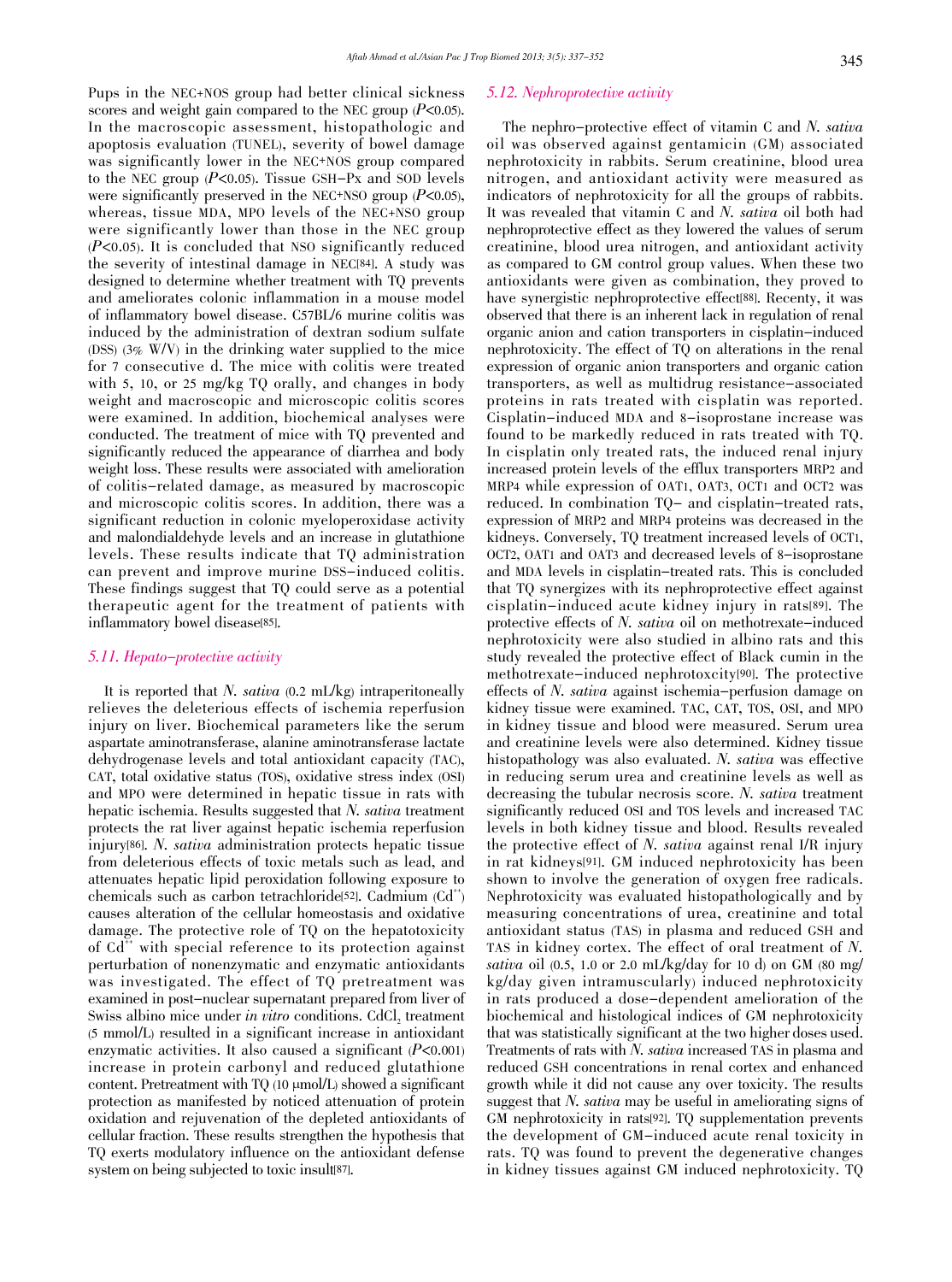supplementation resulted in a complete reversal of the GMinduced increase in serum creatinine, blood urea nitrogen, thibarbituric acid reactive substances, total nitrate/nitrite and decrease in GSH, glutathione peroxidase (GPx), CAT and ATP to control values suggesting that TQ prevents GM-induced degenerative changes in kidney tissues[93]. The protective effects of NSO in the prevention of chronic cyclosporine A (CsA) -induced nephrotoxicity in rats were investigated. NSO significantly improved the functional and histological parameters and attenuated the oxidative stress induced by CsA. NSO protects kidney tissue against oxygen free radicals, preventing renaldysfunction and morphological abnormalities associated with chronic CsA administration[94]. Administration of N. sativa with GM intra-peritonealinjection resulted in significantly decreased creatinine, urea, MDA, NO generation and increased SOD and GSH-Px activities when compared with GM group suggesting nephro-protective activity. N. sativa acts in the kidney as a potent scavenger of free radicals to prevent the toxic effects of GM both in the biochemical and histopathological parameters[95]. N. sativa seeds had non-significant effects on biochemical parameters in Cisplatin-induced nephrotoxicity, although the histo-pathologic properties of the kidneys relatively recovered after N. sativa use<sup>[96]</sup>.

# 5.13. Pulmonary-protective activity and anti-asthmatic effects

Wienkotter et al., reported the effect of nigellone and TQ on trachea (antispasmodic effect) and their influence on respiratory clearance. The effects on Ba<sup>++</sup> carbachol- and leukotriene-induced trachea contractions and the transport of the fluorescence dye rhodamin B concerning ciliary action in the tracheal area were investigated using a micro dialysis technique. Nigellone and high concentrations of TQ had a concentration-dependent inhibitory effect on the trachea when being contracted by the depolarizing effect of Ba 2+ . The trachea contractions induced by leukotriene-d (4) LT4 were inhibited by nigellone and by TQ. It was concluded that nigellone possesses an antispasmodic effect and an increase in mucociliary clearance but TQ do not have such effects. Therefore, it is suggested that nigellone but not TQ may be useful in treatment of different respiratory diseases[97]. The relaxant effects of four cumulative concentrations of n-hexane, dichloromethane, methanol and aqueous fractions of N. sativa (0.8, 1.2, 1.6 and 2.0 g%) in comparison with saline as negative control and four cumulative concentrations of theophylline (0.2, 0.4, 0.6 and 0.8 mmol/L) were examined by their relaxant effects on precontracted tracheal chains of guinea pig by 60 mmol/L KCl (group 1) and 10 microM methacholine (group 2). The results showed relaxant effect of most fractions from N. sativa on tracheal chains of guinea pigs which was more potent for methanol and dichloromethane fractions[98]. The protective effect of N. sativa on tracheal responsiveness (TR) and lung inflammation of sulfur mustard gas exposed guinea pigs was examined. Guinea pigs were exposed to diluent's solution (ethanol, control group), 100 mg/m<sup>3</sup> inhaled sulfur mustard (SME group), and SME treated with  $N$ . sativa, 0.08 g daily (SME+N),  $n=6$  for each group. TR to methacholine, total white blood cell count of lung lavage, and differential white blood cell were done 14 d post exposure. The results showed a preventive effect of N. sativa on TR of sulfur mustard gasexposed guinea pigs[99]. The possible beneficial effects of

the seeds of N. sativa L. on experimental lung injury in male Wistar rats after pulmonary aspiration of different materials was investigated. Results showed that N. sativa treatment inhibits the inflammatory pulmonary responses, reducing significantly  $(P<0.05)$  peribronchial inflammatory cell infiltration, alveolar septal infiltration, alveolar edema, alveolar exudate, alveolar macrophages, interstitial fibrosis, granuloma and necrosis formation in different pulmonary aspiration models. Data indicated a significant reduction in the activity of inducible nitric oxide synthase and a rise in surfactant protein D in lung tissue of different pulmonary aspiration models after N. sativa therapy. It was concluded that N. sativa treatment might be beneficial in lung injury and have potential clinical use[100]. The beneficial effects of NSO on rats with hyperoxia-induced lung injury were evaluated since oxygen-induced lung injury is believed to lead to the development of broncho-pulmonary dysplasia in premature infants. NSO significantly reduced the severity of lung damage due to hyperoxia[101]. The prophylactic effect of boiled extract of N. sativa on asthmatic disease was examined. Twenty-nine asthmatic adults were randomly divided into control group (14 patients) and study group (15 patients), and they were studied for 3 months. In the study group 15 mL/kg of 0.1 g% boiled extract and in the control group a placebo solution was administrated daily throughout the study. Asthma symptom score, asthma severity, frequency of symptoms/week and wheezing were recorded in the beginning (first visit), 45 d after treatment (second visit), and at the end of the study (third visit). Pulmonary function tests (PFTs) were also measured, and the drug regimen of the patients was evaluated at three different visits. All asthma symptoms, frequency of asthma symptoms/ week, chest wheezing, and PFT values in the study group significantly improved in the second and third visits compared with the first visit  $(P<0.05$  to  $P<0.001$ ). In addition, further improvement of chest wheezing and severity of disease on the third visit were observed compared with the second visit in this group  $(P<0.05$  for both cases). In the third visit all symptoms in the study group were significantly different from those of the control group  $(P<0.01$  to  $P<0.001$ . However, in the control group, there were only small improvements in some parameters in just the second visit. The usage of inhaler and oral β-agonists, oral corticosteroid, oral theophylline and even inhaler corticosteroid in the study group decreased at the end of the study while there were no obvious changes in usage of the drugs in control subjects. The results of phase I study generally suggested a prophylactic effect of N. sativa on asthma disease[102]. The anti-asthmatic (bronchodilatory) effect of the boiled extract of N. sativa in the airways of asthmatic patients was examined. The bronchodilatory effects of 50 and 100 mg/kg of boiled extract in comparison with 6 mg/kg theophylline were studied on 15 asthmatic patients. PFTs including forced expiratory volume in one second, peak expiratory flow, maximal mid expiratory flow (MMEF), maximal expiratory flow at 75%, 50% and 25% of the FVC [MEF(75), MEF(50), and MEF(25,) respectively] and specific airway conductance (sGaw) were measured before administration and repeated 30, 60, 90, 120, 150 and 180 min after administration of the oral extract and theophylline. The results showed that the extract caused significant increase in all measured PFTs, in most time intervals,  $(P<0.05$  to  $P<0.001$ ). However, the increase in forced expiratory volume in one second, MMEF and MEF (50) due to both doses of boiled extract and increase in MEF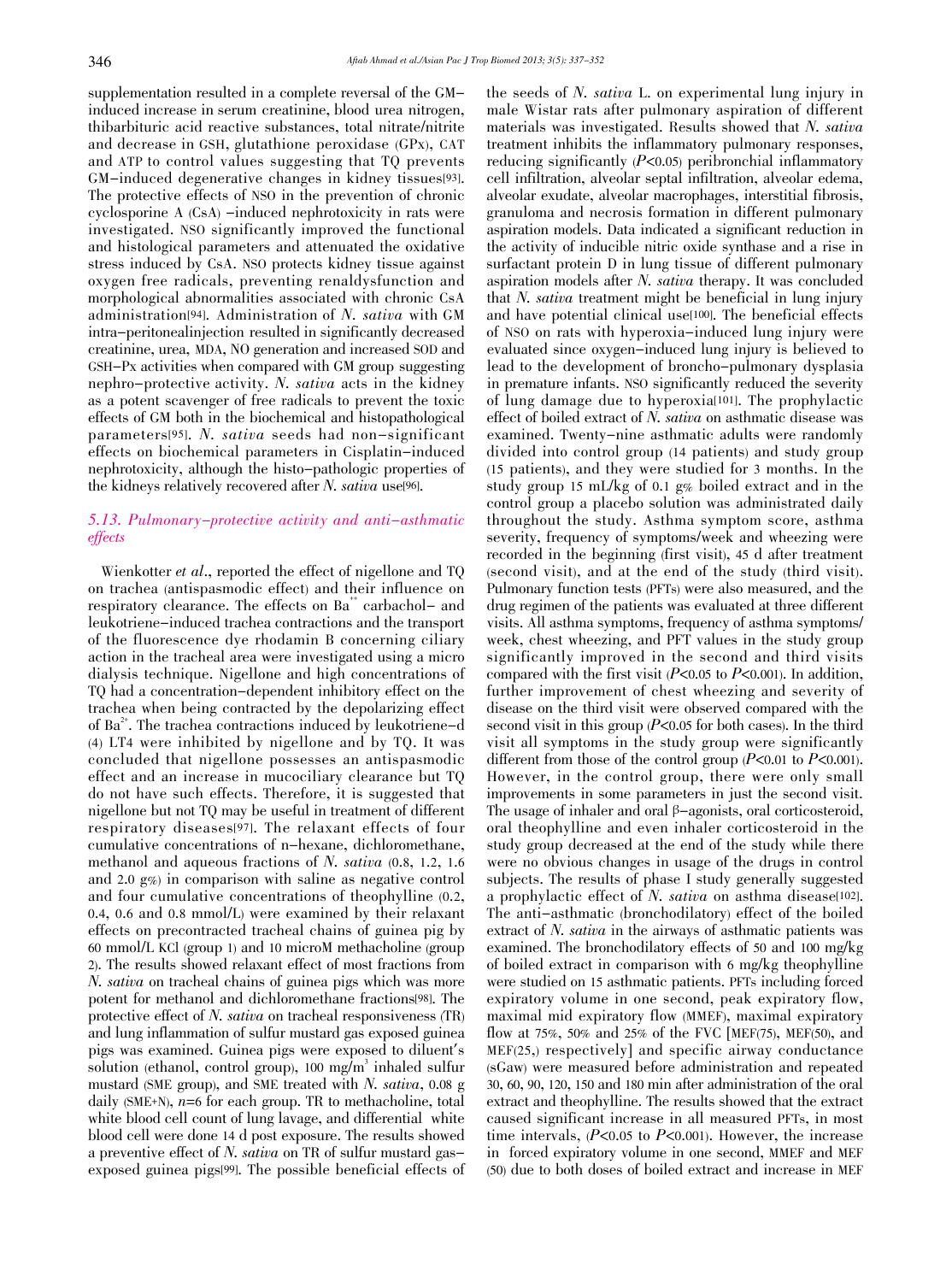(75) and MEF (25) due to its lower doses were significantly lower than those of the ophylline  $(P<0.05$  to  $P<0.001$ ). The onset of brochodilatory effect of extract was similar to that of theophylline beginning 30 min, and the effect of extract decline after 150 min following administration similar to the effect of theophylline. The effect of both doses of the extract was also significantly less than that of salbutamol at 30 minutes post administration  $(P<0.001$  for all cases). The results of the this study showed that N. sativa has a relatively potent antiasthmatic effect on asthmatic airways. However, the effects of boiled extract of this plant on most measured PFTs were less than those of theophylline at concentrations used[8].

# 5.14. Testicular-protective activity

The protective role of TQ on testicular toxicity of methotrexate on male C57BL/6 mice (6 weeks old,  $20\pm 2$  g) was investigated. TQ treatment decreased TAC and prevented the increasein the myeloperoxidase activity. Light microscopy showed in mice that receiving methotrexate resulted in interstitial space dilatation, edema, severe disruption of the seminiferous epithelium and reduced diameter of the seminiferous tubules. Administration of TQ reversed histological changes of methotrexate significantly. It was suggested that TQ use may decrease the destructive effects of methotrexate on testicular tissue of patients using this agent[103].

# 5.15. Neuro-pharmacolgical activities

The aqueous and methanol extracts of defatted N. sativa L. seeds were shown to possess a potent central nervous system and analgesic activities, especially depressant action in the case of the methanolic extract<sup>[104]</sup>. An anxiolytic drug acts by increasing the 5-HT and decreasing the 5-HIAA (hydroxyindole acetic acid) levels in brain. A long term administration of N. sativa increases 5-HT levels in brain and improves learning and memory in rats[105]. Repeated administration of N. sativa decreases 5-HT turnover and produces anxiolytic effects in rats. The aqueous and methanol extracts of N. sativa L. seeds were evaluated for their effects on the central nervous system and NSO was used to study its effect on anxiety in rats. Open field and elevated plus maze models were selected for the evaluation of anxiolytic effect of drug. After four weeks of daily administration of drug, the rats exhibited an increase in open field activity. The drug also produced anti-anxiety effect in rats when tested in elevated plus maze. The oral administration of NSO increased brain levels of 5-HT (Serotonin), but the levels of brain 5-HIAA (hydroxyindole acetic acid) decreased significantly. Brain and plasma levels of tryptophan also increased significantly following oral repeated administration of NSO. Therefore, it may be suggested that NSO is a useful choice for the treatment of anxiety<sup>[106]</sup>. TQ produced antianxiety-like effects in mice through modulation of GABA and NO levels. The role of GABAergic and nitriergic modulation in the antianxiety effect of TQ was investigated in mice under unstressed and stressed conditions. TQ (10 and 20 mg/kg), methylene blue (1 mg/kg) and diazepam (2 mg/kg) were administered followed by behavioral testing using an elevated plus maze, the light/dark test and the social interaction test in both unstressed and stressed mice (mice subjected to 6 h immobilization). The effects of the above-mentioned drugs on plasma nitrite, a stable metabolite of nitric

oxide and brain GABA content were also studied. TQ (10 and 20 mg/kg) produced significant antianxiety effects in unstressed mice without altering nitrite levels, but only the higher dose (20 mg/kg) of TQ increased the GABA content in unstressed mice. In stressed mice, TQ (20 mg/kg) showed anxiolytic effects, with a significant decrease in plasma nitrite and reversal of the decreased brain GABA content. Pre-treatment with methylene blue enhanced the antianxiety effect of TQ in both unstressed and stressed mice. Therefore, this is indicated an involvement of NO-cGMP and GABAergic pathways in the anxiolytic-like activity of TQ[107]. In 2011, Abdel-Zaher et al. reported that NSO can protect against tramadol-induced tolerance and dependence in mice. They found that repeated administration of NSO (4 mL/kg, p.o.) along with tramadol (50 mg/kg, s.c.) inhibited the development of tramadol tolerance and dependence as measured by the hot plate test and naloxone (5 mg/kg, i.p.)-precipitated withdrawal manifestations respectively. Concomitantly, nitric oxide overproduction and increase in brain malondialdehyde level induced by repeated administration of tramadol to mice or by administration of naloxone to tramadol-dependent mice were inhibited by co-administration of the black seed oil. Also, the decrease in brain intracellular reduced glutathione level and glutathione peroxidase activity induced by both treatments was inhibited by co-administration of the oil. The increase in brain glutamate level induced by both treatments was not inhibited by concurrent administration of the oil. The inhibitory effect of N. sativa oil on tramadol-induced tolerance and dependence was enhanced by concurrent intraperitonial  $(i.p.)$  administration of the NMDA receptor antagonist, dizocilpine (0.25mg/kg). Also, the inhibitory effect of the oil on naloxone-induced biochemical alterations in tramadol-dependent mice was enhanced by concurrent administration of dizocilpine. Similarly, concurrent i.p. administration of the NO synthase inhibitor, L-N (G)-nitroarginine methyl ester (10mg/kg) or the antioxidant, N-acetylcysteine (50mg/kg) enhanced these inhibitory effects of N. sativa oil. On the other hand, these effects were antagonized by concurrent i.p. administration of the NO precursor, L-arginine (300 mg/kg). These results provide evidence that N. sativa oil appears to have a therapeutic potential in tramadol tolerance and dependence through blockade of NO overproduction and oxidative stress induced by the drug[7]. Neuroprotective effects of Aqueous and hydroalcoholic extracts of N. sativa (400 mg/ kg, orally) were evaluated for their neuroprotective effects on middle cerebral artery occluded (MCAO) rats. Locomotor activity and grip strength of animals were improved in both aqueous and hydroalcoholic extracts pretreated rats. Infarct volume was also reduced in both extracts pretreated rats as compared with MCAO rats. An elevation of thiobarbituric acid reactive substance and a reduction in glutathione and antioxidant enzymes, viz., SOD and CAT levels were observed following MCAO. Pretreatment of N. sativa extracts showed the reduction in TBARS, elevation in glutathione, SOD and CAT levels as compared with MCAO rats. The neuroprotective effects of both the extracts of N. sativa in cerebral ischemia were observed. The neuroprotective effects could be due to its antioxidant, free radical scavenging, and antiinflammatory properties[108].

# 5.16. Anticonvulsant activity

The antioxidant effects of curcumin, NSO and valproate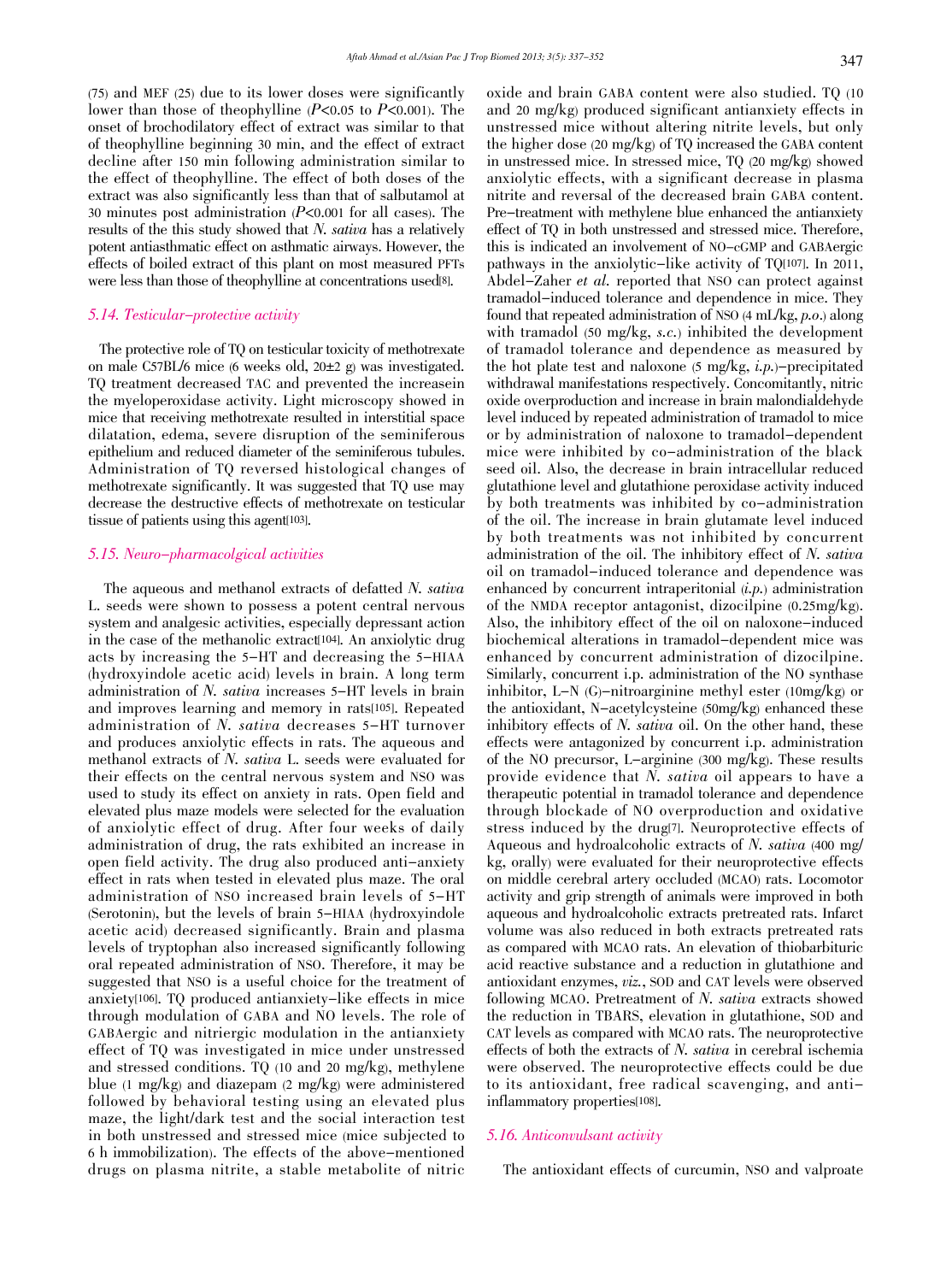on the levels of malondialdehyde, nitric oxide, reduced glutathione and the activities of CAT,  $Na<sup>+</sup>, K<sup>+</sup>-ATPase$  and acetylcholinesterase in the hippocampus of pilocarpineinduced animal model of epilepsy was evaluated and left for 22 d to establish the chronic phase of epilepsy. The animals were then treated with curcumin, NSO or valproate for 21 d. Treatment with curcumin, NSO or valproate ameliorated most of the changes induced by pilocarpine and restored Na<sup>+</sup>,  $K^*$ -ATPase activity in the hippocampus to control levels. Results indicated the anticonvulsant and potent antioxidant effects of curcumin and NSO in reducing oxidative stress, excitability and the induction of seizures in epileptic animals and improving some of the adverse effects of antiepileptic drugs[109]. The antiepileptic effects of aqueous extract, fixed oil, volatile oil of N. sativa seeds and its major constituents *i.e.* TQ,  $\alpha$ -pinene and p-cymene against PTZ and maximal electroshock (MES)-induced convulsions were investigated. The potential of these constituents to induce minimal neurological deficit (MND) was also evaluated by using chimney test. All of the N. sativa seed constituents protected mice effectively against PTZ-induced convulsions except fixed oil. The antiepileptic activity of the volatile oil in this model maybe attributed mainly to its content of TQ and p-cymene and to a lesser extent,  $\alpha$ -pinene. Volatile oil and its component p-cymene effectively suppressed convulsions induced by MES. All of the N. sativa seed constituents induced varying degrees of MND in the chimney test. MND induced by volatile oil may pertain to its contents of TQ (63%), p-cymene (23%) and  $\alpha$ -pinene (<14%). Exploration on the role of receptors suggests that picrotoxin and bicuculline-sensitive GABA receptors, most probably GABAA receptors, mediate an increase in GABAergic response. In the part dealing with the interaction of valproate with TQ, it can be mentioned that TQ increased the potency of valproate in both PTZ and MES models[110]. The antiepileptic effect of curcumin and N. sativa oil in the pilocarpine model of epilepsy in comparison with valproate was evaluated by Noor *et al.* Epilepsy was induced by *i.p.* injection of pilocarpine, and the animals were left for 22 d to establish spontaneous recurrent seizures. They were then treated with curcumin, NSO or valproate for 21 d. Pilocarpine induced a significant increase in hippocampal aspartate and a significant decrease in glycine and taurine levels. In the cortex, a significant increase in aspartate, glutamate, GABA, glycine, and taurine levels was obtained after pilocarpine injection. Treatment of pilocarpinized rats with curcumin and valproate ameliorated most of the changes in amino acid concentrations and reduced the histopathological abnormalities induced by pilocarpine, while N. sativa oil failed to improve the pilocarpine-induced abnormalities<sup>[111]</sup>.

# 5.17. Contraceptive and anti-fertility activity

Oral administration of Hexane extract of N. sativa seeds L. prevented pregnancy in Sprague-Dawley rats at a dose of <sup>2</sup> g/kg daily on day's 1-10 postcoitum. While column fractions and sub-fractions of Hexane extract of N. sativa seeds also showed significant anti-fertility activity. At contraceptive dose, the active hexane extract exhibited only mild uterotrophic activity comparable almost to 0.002 mg/kg dose of 17 varies; is directly proportional to-Ethinylestradiol, but was devoid of any estrogenicity in the immature rat bioassay[112]. The ethanolic extract of N. sativa seeds was found to possess an anti-fertility activity in male rats which might be due to inherent estrogenic activity of  $N$ . sativa<sup>[113]</sup>.

#### 5.18. Antioxytocic activity

The antioxytocic properties of N. sativa were reported in some preliminary studies. N. sativa seeds inhibit the uterine smooth muscle contraction induced by oxytocin stimulation. The volatile oil of N. sativa seeds inhibited the spontaneous movements of rat and guinea piguterine smooth muscle and also the contractions induced by oxytocin stimulation which suggest the anti-oxytocic potential of  $N$ . *sativa* seeds oil<sup>[114]</sup>.

# 5.19. Toxicological studies

Many toxicological studies have been carried out on N. sativa seeds. It has been shown that no toxic effects were reported when N. sativa fixed oil was given to mice via the stomach in an acute study. In a chronic toxicity study rats treated daily with an oral dose for 3 months caused no changes in key hepatic enzyme levels particularly aspartate-aminotransferase, alanine-aminotranferase, and gammaglutamyl-transferase. Moreover, the histopathological results also showed to be normal for the tissues of heart, liver, kidneys and pancreas  $LD_{50}$  values of fixed oil of N. sativa obtained by single doses orally and intraperitoneally in mice, were reported to be 26.2-31.6 and 1.86-2.26, respectively. The low toxicity of N. sativa fixed oil, evidenced by high  $LD_{50}$  values, key hepatic enzyme stability and organ integrity, suggests a wide margin of safety for therapeutic doses of  $N$ . sativa fixed oil[115]. In another study, the LD<sub>50</sub> of TQ was found to be 104.7 mg/kg  $(89.7-119.7)$  and 870.9 mg/kg (647.1-1 094.8) after intra-peritoneal injection and oral ingestion respectively. Whereas,  $LD_{50}$  in rats was found to be 57.5 mg/kg (45.6-69.4) and 794.3 mg/kg (469.8-1 118.8) after intra-peritoneal injection and oral ingestion respectively. The  $LD_{50}$  values presented here after intra-peritoneal injection and oral gavages are 10-15 times and 100-150 times greater than doses of TQ reported for its anti-inflammatory, anti-oxidant and anti-cancer effects. These observations revealed that TQ is a relatively safe compound, particularly when given orally to experimental animals<sup>[10,116]</sup>.

# 5.20. Drugs-nigella interaction

There is a possibility that  $N$ . sativa may interact with coadministered drugs and affect their intestinal availability and pharmacological effect. In vitro studies have shown that N. sativa extracts inhibit cDNA-expressed human cytochrome P-450 3A4, 2C9, 3A5 and 3A7-mediated metabolism of marker substrates therefore may affect and/or inhibit the metabolism of a wide range of drugs (117). Further, the effect of N. sativa on bioavailability of amoxicillin was investigated in everted rat intestinal sacs. The in vitro studies both with methanol and hexane extracts of Nigella increased the permeation of amoxicillin significantly  $(P<0.001)$  as compared to control. Permeation was also found to be significantly higher for the hexane extract  $(P<0.001)$  in comparison to methanol extract at the same dose levels. in vivo experiments revealed that Cmax of amoxicillin in rat plasma when administered orally alone and in combination with hexane extract increased correspondingly from  $4138.251 \pm 156.930$  to  $5995.045 \pm 196.280$ ng/mL while as AUC  $0 \rightarrow t$  increased from 8890.40 $\pm$ 143.33 to  $13483.46 \pm 152.45$  ng/mL/h. Nigella enhanced amoxicillin availability in both in vivo and in vitro studies[117].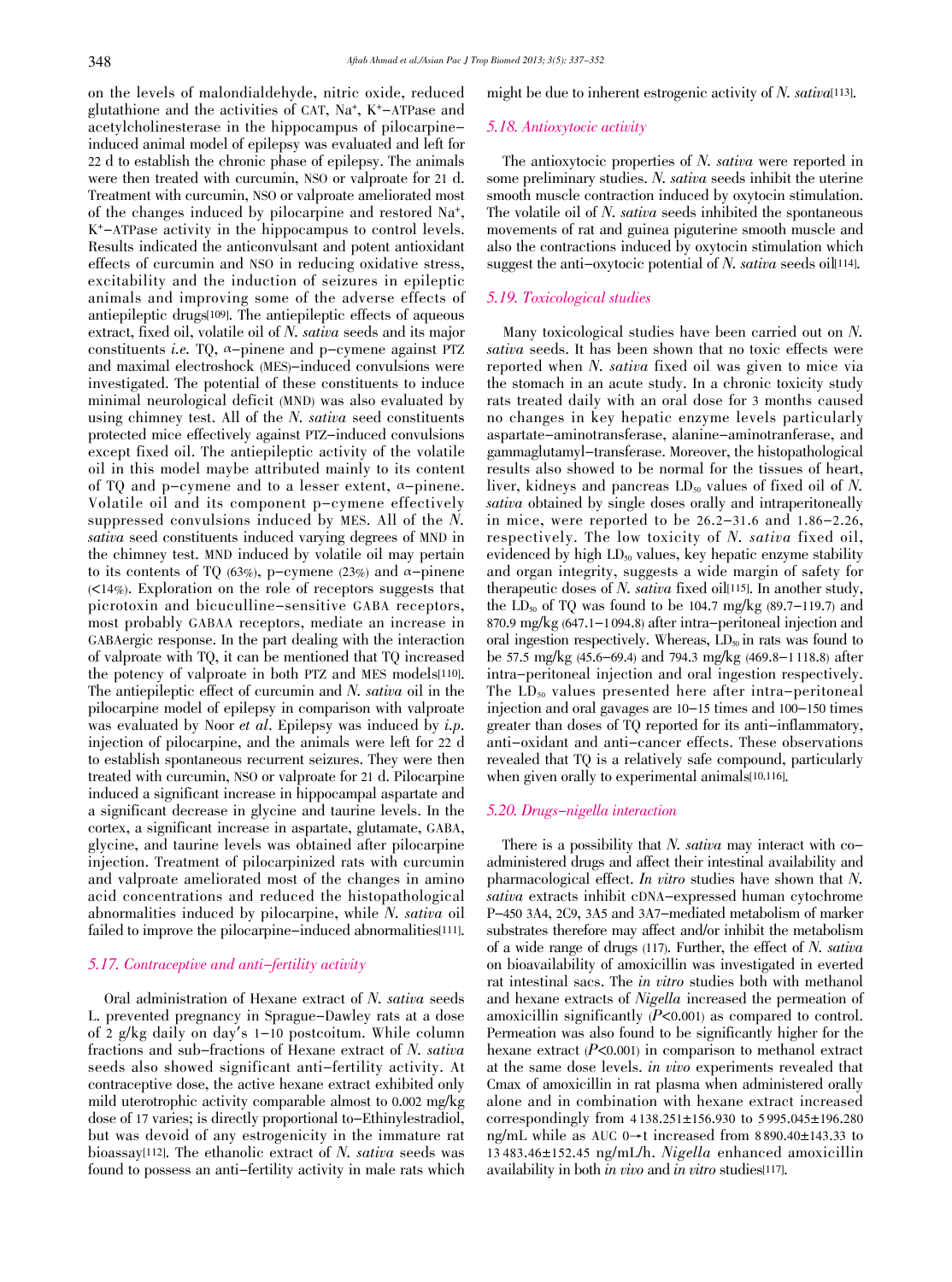# 6. Conclusion

The use of herbal drugs as complementary medicine is prevalent and gaining world wide popularity. Many drugs are derived directly from plants; while the others are chemically modified natural products. The original research articles published so far have confirmed the pharmacological potential of N. sativa seeds, its oil and extracts and some of its active principles, particularly TQ and alpha-hederin, possess remarkable in vitro and in vivo pharmacological activities against a large variety of diseases and found to be relatively safe.

# 7. Future perspectives

Further investigations are required to study the mechanism of actions of N. sativa seeds and its constituents by which they exert their therapeutic effects. Chemical modifications in the molecular structure of TQ, alpha-hederin and other constituents of N. sativa seeds could lead to more effective and safer drugs for the treatment of wide variety of diseases in the future. N. sativa seeds, its oil, constituents of N. sativa seeds like TQ, alpha-hederin or others could be used in suitable combinations with existing chemotherapeutic agents for an effective treatment of many infectious diseases and to overcome the resistance problem. Moreover, further researches should focus and explore the specific cellular and molecular targets of various constituents of N. sativa, particularly TQ. This review article is dedicated to all those researchers who are interested in focussing their research on this miracle herb and hope, this review article would help them in investigating and conducting further preclinical and clinical studies on the use of N. sativa for the treatment of variety of diseases.

#### Conflict of interest statement

We declare that we have no conflict of interest.

# Acknowledgements

This research is supported by Deanship of Scientific Research, King Abdulaziz University, Jeddah, Saudi Arabia (Grant No. 431-044).

# **Comments**

#### **Background**

The seeds of N. sativa Linn are used in various traditional systems of medicines and folk medicine all over the world for the treatment and prevention of a variety of diseases. This article contains wide spectrum researches and authors well done to collect and compile current research data. The article is well written which includes current researches from all over the world. The scientific data in this article will help the researchers to get updated information about N. sativa.

# Research frontiers

A detailed literature survey on N. sativa has been collected, nicely compiled and presented by the authors and Many researches indicated the mechanism of action,

chemicals responsible for the medicinal uses of N. sativa TQ, some of its analogues and alpha hedrine are the major chemical constituents are responsible for the therapeutic potential actions of black seeds.

# Related reports

Many researchers focus on Nigella due to its miraculous power of healing. There are tremendous researches on N. sativa are being carried out all over the world & continuously published. One can found many research articles in different peer reviewed journals. This review article is a good attempt to compilation researches in the recent past.

# Innovations and breakthroughs

A review on therapeutic potential of N. sativa: A miracle herb included a wide range of therapeutic potential of this medicinal plant and well supported by scientific documents Data regarding the medicinal uses, chemical constituents and pharmacological actions. This article is well organized and presented in scientific manner. Most importantly, this article included recent advances on the topic.

# Applications

It is highly recommended to publish this article since it explains various new discoveries on mechanism of action, therapeutic potential about this miracle herb and let the world community knows about the scientific facts of this medicinal plant.

#### Peer review

The current review on *Nigella* provide the detailed scientific information of this medicinal plant. Due to its miraculous power of healing N. sativa, It has been widely used as antihypertensive, liver tonics, diuretics, digestive, anti-diarrheal, appetite stimulant, analgesics, antibacterial and in skin disorders. Extensive research studies on N. sativa have been carried out by various researchers and a wide spectrum of its pharmacological actions have been explored which include antidiabetic, anticancer, immunomodulator, analgesic, antimicrobial, antiinflammatory, spasmolytic, bronchodilator, hepatoprotective, renal protective, gastroprotective and antioxidant properties.

#### **References**

- [1] Khare CP. Encyclopedia of Indian medicinal plants. NewYork: Springes-Verlag Berlin Heidelberg; 2004.
- [2] Sharma PC,Yelne MB, Dennis TJ. Database on medicinal plants used in Ayurveda. New Delhi; 2005, p. 420-440.
- [3] Al-Bukhari MI. In: Sahi Al-Bukhari, editor. The collection of authentic sayings of prophet mohammad (peace be upon him), division 71 on medicine. 2nd ed. Ankara: Hilal Yayinlari; 1976.
- [4] Abel-Salam BK. Immunomodulatory effects of black seeds and garlic on alloxan-induced diabetes in albino rat. Allergol Immunopathol (Madr) 2012; 40(6): 336-340.
- [5] Khaled AAS. Gastroprotective effects of Nigella Sativa oil on the formation of stress gastritis in hypothyroidal rats. Int J Physiol Pathophysiol Pharmacol 2009; 1: 143-149.
- [6] Assayed ME. Radioprotective effects of black seed (Nigella sativa) oil against hemopoietic damage and immunosuppression in gamma-irradiated rats. Immunopharmacol Immunotoxicol 2010; 32(2): 284-296.
- [7] Abdel-Zaher AO, Abdel-Rahman MS, Elwasei FM. Protective effect of Nigella sativa oil against tramadol-induced tolerance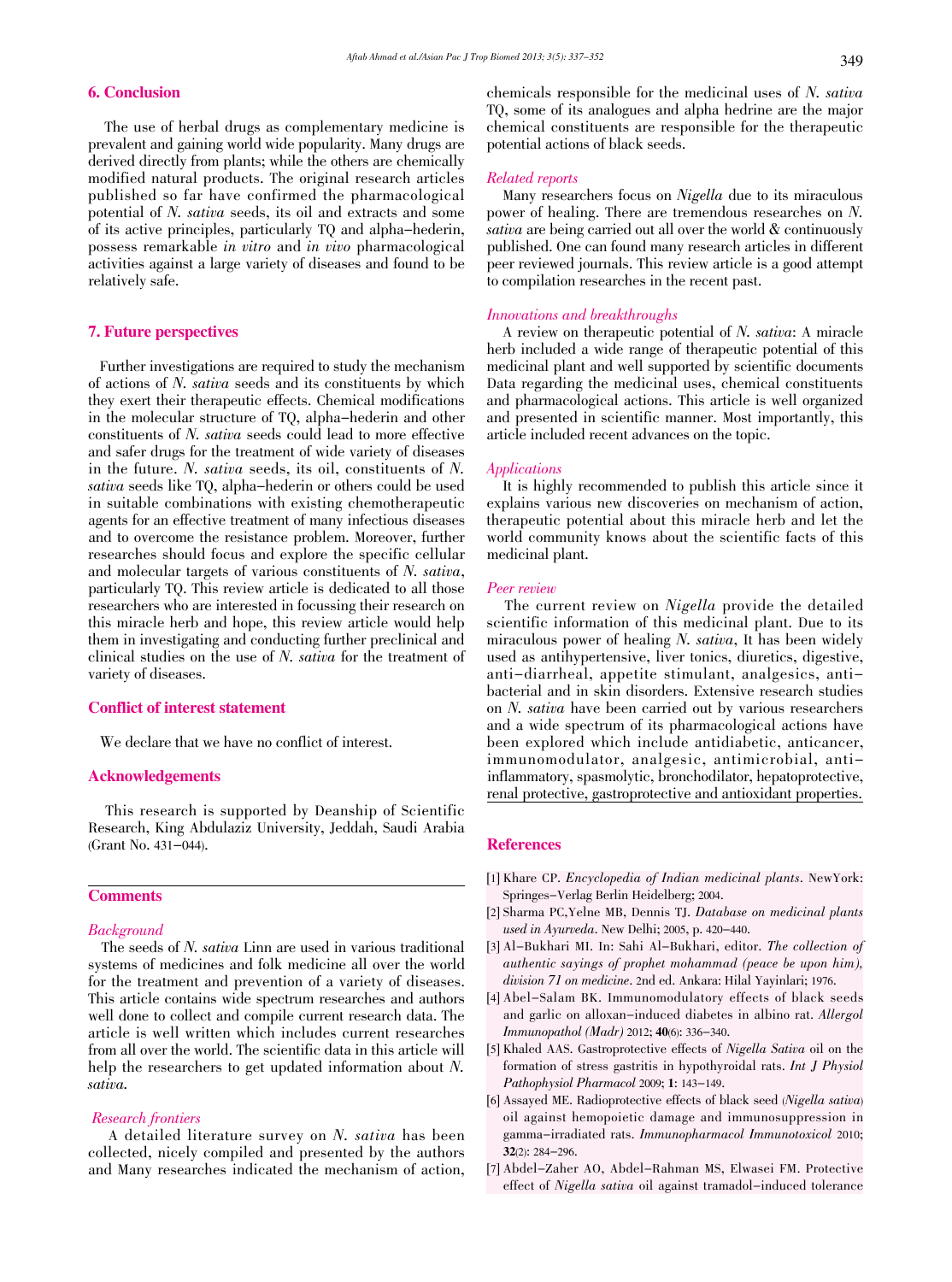and dependence in mice: role of nitric oxide and oxidative stress. Neurotoxicology 2011; 32(6): 725-733.

- [8] Boskabady MH, Mohsenpoor N, Takaloo L. Antiasthmatic effect of Nigella sativa in airways of asthmatic patients. Phytomedicine 2010; 17(10): 707-713.
- [9] Goreja WG. Black seed: nature's miracle remedy. New York, NY <sup>7</sup> Amazing Herbs Press; 2003.
- [10] Al-Ali A, Alkhawajah AA, Randhawa MA, Shaikh NA. Oral and intraperitoneal LD<sub>50</sub> of thymoquinone, an active principle of Nigella sativa, in mice and rats. J Ayub Med Coll Abbottabad 2008;  $20(2): 25-27.$
- [11] Warrier PK, Nambiar VPK, Ramankutty. Indian medicinal plants-a compendium of 500 species. Chennai: Orient Longman Pvt Ltd; 2004, p. 139-142.
- [12] Al-Jassir MS. Chemical composition and microflora of black cumin (Nigella sativa L.) seeds growing in Saudi Arabia. Food Chem 1992; 45: 239-242.
- [13] Atta-Ur-Rahman. Nigellidine-a new indazole alkaloid from the seed of Nigella sativa. Tetrahedron Lett 1995; 36(12): 1993-1994.
- [14] Nickavar B, Mojab F, Javidnia K, Amoli MA. Chemical composition of the fixed and volatile oils of Nigella sativa L. from Iran. Z Naturforsch C 2003; 58(9-10): 629-631.
- [15] Cheikh-Rouhou S, Besbes S, Lognay G, Blecker C, Deroanne C, Attia H. Sterol composition of black cumin (Nigella sativa L.) and Aleppo pine (Pinus halpensis Mill.) seed oils. J Food Comp Anal 2008; 21(2): 162-168.
- [16] Mehta BK, Verma M, Gupta MJ. Novel lipid constituents identified in seeds of Nigella sativa Linn. Braz Chem Soc 2008; 19(3): 458-462.
- [17] Bourgou S, Ksouri R, Bellila A, Skandrani I, Falleh H, Marzouk B. Phenolic composition and biological activities of Tunisian Nigella sativa L. shoots and roots. C R Biol 2008; 331(1): 48-55.
- [18] Nickavar B, Mojab F, Javidnia K, Amoli MA. Chemic al composition of the fixed and volatile oils of Nigella sativa L. from Iran. Z Naturforsch C 2003; 58(9-10): 629-631.
- [19] Morikawa T, Xu F, Ninomiya K, Matsuda H, Yoshikawa M. N.mines A3, A4, A5 and C, new dolabellane-type diterpene alkaloids with lipid metabolism-promoting activities from the Egyptian medicinal food black cumin. Chem Pharm Bull 2004; 52(4): 494-497.
- [20] Morikawa T, Xu F, Kashima Y, Matsuda H, Ninomiya K, Oshikawa M. Noveldolabellane-type diterpene alkaloids with lipid metabolism promoting activities from the seeds of Nigella sativa. Org Lett 2004; 6(6): 869-872.
- [21] Ali Z, Ferreira D, Carvalho P, Avery MA, Khan IA. Nigellidine-4- O-sulfite, the first sulfated indazole-type alkaloid from the seeds of Nigella sativa. J Nat Prod 2008; 71(6): 1111-1112.
- [22] Mehta BK, Pandit V, Gupta M. New principles from seeds of Nigella sativa. Nat Prod Res. 2009; 23(2): 138-48.
- [23] Yarnell E, Abascal K. Nigella sativa: holy herb of the middle East. Altern Compl Therap 2011; 17(2): 99-105.
- [24] Padhye S, Banerjee S, Ahmad A, Mohammad R, Sarkar FH. From here to eternity-the secret of Pharaohs: Therapeutic potential of black cumin seeds and beyond. Cancer Ther 2008; 6: 495-510.
- [25] Bakathir HA, Abbas NA. Detection of the antibacterial effect of Nigella sativa ground seeds with water. Afr J Tradit Compl Altern Med 2011; 8(2): 159-164.
- [26] Morsi NM. Antimicrobial effect of crude extracts of Nigella sativa on multiple antibiotics-resistant bacteria. Acta Microbiol Pol 2000; 49(1): 63-74.
- [27] Hannan A, Saleem S, Chaudhary S, Barka M, Arshad MU. Antibacterial activity of Nigella sativa against clinicalisolates of methicillin resistant Staphylococcus aureus. J Ayub Med Coll Abbottabad 2008; 20(3): 72-74.
- [28] Salem EM, Yar T, Bamosa AO, Al-Quorain A, Yasawy MI, Alsulaiman RM, et al. Comparative study of Nigella sativa and triple therapy in eradication of Helicobacter Pylori in patients with

non-ulcer dyspepsia. Saudi J Gastroenterol 2010; 16(3): 207-214.

- [29] Chaieb K, Kouidhi B, Jrah H, Mahdouani K, Bakhrouf A. Antibacterial activity of Thymoquinone, an active principle of Nigella sativa and its potency to prevent bacterial biofilm formation. BMC Compl Altern Med 2011; 11: 29.
- [30] Bita A , Rosu AF, Calina D, Rosu L, Zlatian O, Dindere C, et al. An alternative treatment for Candida infections with Nigella sativa extracts. Eur J Hosp Pharm 2012; 19: 162.
- [31] Aljabre SH, Randhawa MA, Akhtar N, Alakloby OM, Alqurashi AM, Aldossary A. Antidermatophyte activity of ether extract of Nigella sativa and its active principle, thymoquinone. *J Ethnopharm* 2005; 101(1-3):  $116-119$ .
- [32] Halamova K, Kokoska L, Flesar J, Sklenickova O, Svobodova B, Marsik P. In vitro antifungal effect of black cumin seed quinones against dairy spoilage yeasts at different acidity levels. J Food Prot 2010; 73(12): 2291-2295.
- [33] Rogozhin EA, Oshchepkova YI, Odintsova TI, Khadeeva NV, Veshkurova ON, Egorov TA, et al. Novel antifungal defensins from Nigella sativa L. seeds. Plant Physiol Biochem 2011; 49(2): 131-137.
- [34] Mahmoud MR, El-Abhar HS, Saleh S. The effect of Nigella sativa oil against the liver damage induced by Schistosoma mansoni infection in mice. J Ethnopharmacol 2002; 79(1): 1-11.
- [35] Mohamed AM, Metwally NM, Mahmoud SS, Nigella sativa seeds against Schistosoma mansoni different stages. Mem Inst Oswaldo Cruz 2005; 100(2): 205-211.
- [36] El Shenawy NS, Soliman MF, Reyad SI. The effect of antioxidant properties of aqueous garlic extract and Nigella sativa as antischistosomiasis agents in mice. Rev Inst Med Trop Sao Paulo 2008; 50(1): 29-36.
- [37] Umar S, Zargan J, Umar K, Ahmad S, Katiyar CK, Khan HA. Modulation of the oxidative stress and inflammatory cytokine response by thymoquinone in the collagen induced arthritis in Wistar rats. Chem Biol Interact 2012; 197(1): 40-46.
- [38] Bourgou S, Pichette A, Marzouk B, Legault J. Antioxidant, antiinflammatory, anticancer and antibacterial activities of extracts from Nigella Sativa (Black Cumin) plant parts. J Food Biochem 2012; 36(5): 539-546.
- [39] Khan N, Sultana S. Inhibition of two stage renal carcinogenesis, oxidative damage and hyperproliferative response by Nigella sativa. Eur J Cancer Prev 2005; 14(2): 159-168.
- [40] Al-Othman A M, Ahmad F, Al-Orf S, Al-Murshed KS, Ariff Z. Effect of dietry supplementation of Ellataria cardamun and Nigella sativa on the toxicity of rancid corn oil in rats. Int J Pharmocol 2006; 2(1): 60-65.
- [41] Gendy E, Hessien M, Abdel Salamm I, Moradm MEL, Magrabym K, Ibrahimm HA, et al. Evaluation of the possible antioxidant effects of Soybean and Nigella sativa during experimental hepatocarcinogenesis by nitrosamine precursors. Turkish J Biochem 2007; 32(1): 5-11.
- [42] Hosseinzadeh H, Parvardeh S, Asl MN, Sadeghnia HR, Ziaee T. Effect of thymoquinone and Nigella sativa seeds oil on lipid peroxidation level during global cerebral ischemia-reperfusion injury in rat hippocampus. Phytomedicine 2007; 14(9): 621-627.
- [43] Sogut B, Celik I, Tuluce Y. The effects of diet supplemented with the black Cumin (Nigella sativa L.) upon immune potential and antioxidant marker enzymes and lipid peroxidation in broiler chicks. J Anim Vet Adv 2008; 7(10): 1196-1199.
- [44] Mariod AA, Ibrahim RM, Ismail M, Ismail N. Antioxidant activity and phenolic content of phenolic rich fractions obtained from black cumin (Nigella sativa) seedcake. Food Chem 2009; 116(1): 306-312.
- [45] Harzallah HJ, Grayaa R, Kharoubi W, Maaloul A, Hammami M, Mahjoub T. Thymoquinone, the Nigella sativa bioactive compound, prevents circulatory oxidative stress caused by 1,2 dimethylhydrazine in erythrocyte during colon postinitiation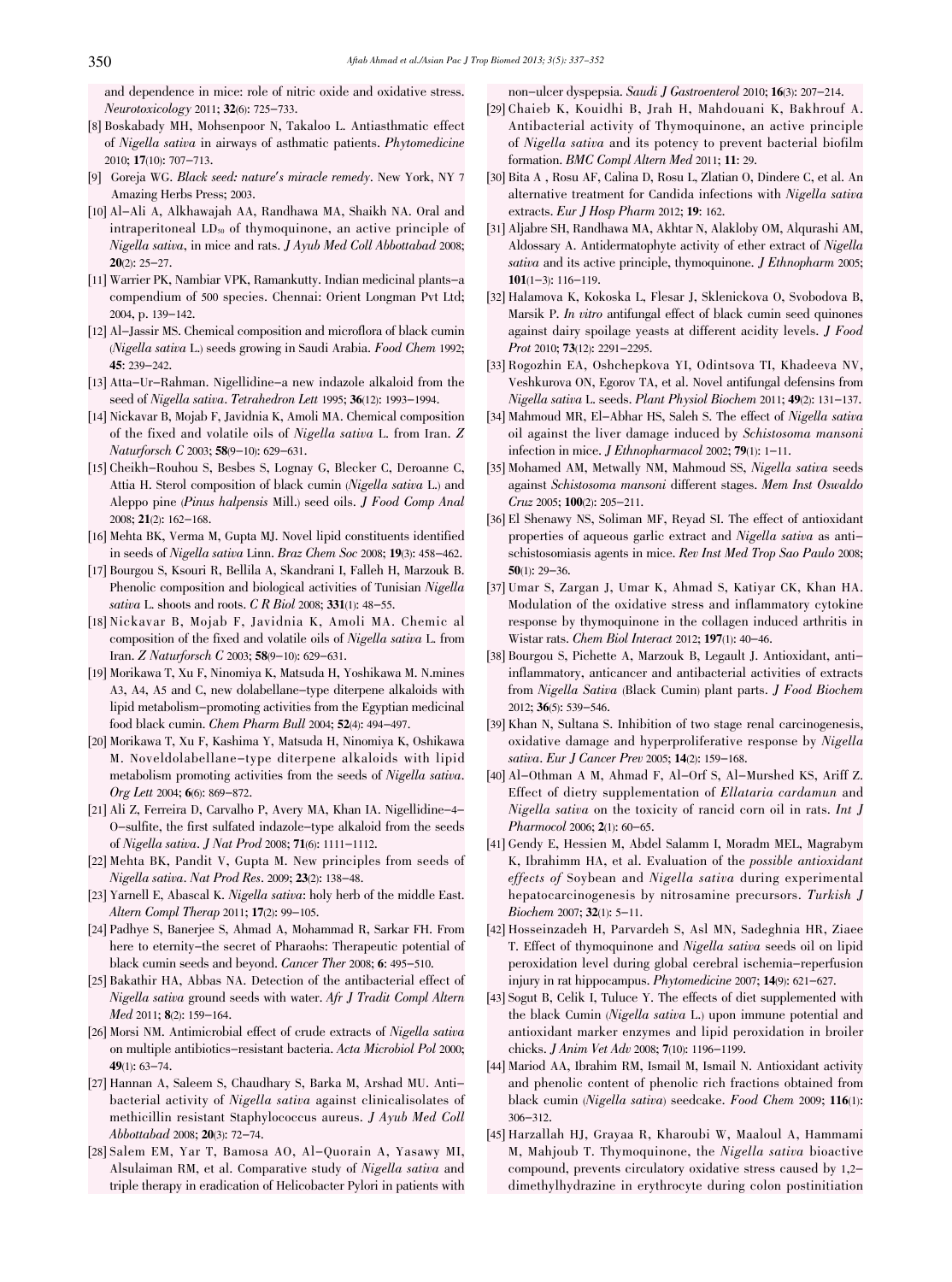carcinogenesis. Oxid Med Cell Longev 2012; 2012: 854065.

- [46] Salama RH. Hypoglycemic effect of lipoic acid, carnitine and Nigella sativa in diabetic rat model. Int J Health Sci (Qassim) 2011; 5(2): 126-134.
- [47] Abdelmeguid NE, Fakhoury R, Kamal SM, Al Wafai RJ. Effects of Nigella sativa and thymoquinone on biochemical and subcellular changes in pancreatic β-cells of streptozotocin-induced diabetic rats. J Diabetes 2010; 2(4): 256-266.
- [48] Kanter M, Akpolat M, Aktas C. Protective effects of the volatile oil of Nigella sativa seeds on beta-cell damage in streptozotocininduced diabetic rats: a light and electron microscopic study. J Mol Histol 2009; 40(5-6): 379-385.
- [49] Pari L, Sankaranarayanan C. Beneficial effects of thymoquinone on hepatic key enzymes in streptozotocin-nicotinamide induced diabetic rats. Life Sci 2009; 85(23-26): 830-834.
- [50] Altan MF, Kanter M, Donmez S, Kartal ME, Buyukbas S. Combination therapy Nigella sativa and human parathyroid hormone on bone mass, biomechanical behavior and structure in streptozotocin-induced diabetic rats. Acta Histochem 2007; 109(4): 304-314.
- [51] Najmi A, Haque SF, Naseeruddin M, Khan RA. Effect of Nigella sativa oil on various Clinical and biochemical parameters of metabolic syndrome. Int J Diabetes Dev Ctries 2008; 16: 85-87.
- [52] Kapoor S. Emerging clinical and therapeutic applications of Nigella sativa in gastroenterology. World J Gastroenterol 2009; 7: 2170-2171.
- [53] Bamosa AO, Kaatabi H, Lebdaa FM, Elq AM, Al-Sultanb A. Effect of Nigella sativa seeds on the glycemic control of patients with type <sup>2</sup> diabetes mellitus. Indian J Physiol Pharmacol 2010; 54(4): 344-354.
- [54] Benhaddou-Andaloussi A, Martineau L, Vuong T, Meddah B, Madiraju P, Settaf A, et al. The in vivo antidiabetic activity of Nigella sativa is mediated through activation of the AMPK pathway and increased muscle glut4 content. Evid Based Complement Alternat Med 2011; 2011: 538671.
- [55] Salem ML, Alenzi FQ, Attia WY. Thymoquinone, the active ingredient of Nigella sativa seeds, enhances survival and activity of antigen-specific CD8-positive T cells in vitro. Br J Biomed Sci 2011; 68(3): 131-137.
- [56] Mahmoud SS, Torchilin VP. Hormetic/cytotoxic effects of Nigella sativa seed alcoholic and aqueous extracts on MCF-7 breast cancer cells alone or in combination with doxorubicin. Cell Biochem Biophys 2012; 25(7): 1392-1398.
- [57] Peng L, Liu A, Shen Y, Xu HZ, Yang SZ, Ying XZ, et al. Antitumor and anti-angiogenesis effects of thymoquinone on osteosarcoma through the NF-κB pathway. Oncol Rep 2013; 29(2): 571-578.
- [58] Ng WK, Yazan LS, Ismail M. Thymoquinone from Nigella sativa was more potent than cisplatin in eliminating of SiHa cells via apoptosis with down-regulation of Bcl-2 protein. Toxicol In vitro 2011; 25(7): 1392-1398.
- [59] Woo CC, Loo SY, Gee V, Yap CW, Sethi G, Kumar AP, et al. Anticancer activity of thymoquinone in breast cancer cells: possible involvement of PPAR-<sup>γ</sup> pathway. Biochem Pharmacol 2011; 82(5): 464-475.
- [60] Salim EI. Cancer chemopreventive potential of volatile oil from black cumin seeds, Nigella sativa L., in a rat multi-organ carcinogenesis bioassay. Oncol Lett 2010; 1(5): 913-924.
- [61] Majdalawieh AF, Hmaidan R, Carr RI. Nigella sativa modulates splenocyte proliferation, Th1/Th2 cytokine profile, macrophage function and NK anti-tumor activity. J Ethnopharmacol 2010; 131(2): 268-275.
- [62] Torres MP, Ponnusamy MP, Chakraborty S, Smith LM, Das S, Arafat HA, et al. Effects of thymoquinone in the expression of mucin 4 in pancreatic cancer cells: implications for the development of novel cancer therapies. Mol Cancer Ther 2010;

 $9(5) \cdot 1419 - 1431$ 

- [63] Effenberger K, Breyer S, Schobert R. Terpene conjugates of the Nigella sativa seed-oil constituent thymoquinone with enhanced efficacy in cancer cells. Chem Biodivers 2010; 7(1): 129-139.
- [64] Breyer S, Effenberger K, Schobert R. Effects of thymoquinonefatty acid conjugates on cancer cells. Chem Med Chem 2009; 4(5): 761-768.
- [65] Shafi G, Hasan TN, Sayed NA. Methanolic extracts of Nigella sativa seed as potent lonogenic inhibitor of PC-3 cells. Int J Pharmacol 2008; 4(6): 477-481.
- [66] Wu ZH, Chen Z, Shen Y, Huang LL, Jiang P. Anti-metastasis effect of thymoquinone on human pancreatic cancer. Yao Xue Xue Bao 2011; 46(8): 910-914.
- [67] Lei X, Lv X, Liu M, Yang Z, Ji M, Guo X, et al. Thymoquinone inhibits growth and augments 5-fluorouracil-induced apoptosis in gastric cancer cells both in vitro and in vivo. Biochem Biophys Res Commun 2012; 417(2): 864-868.
- [68] Alemi M, Sabouni F, Sanjarian F, Haghbeen K, Ansari S. Antiinflammatory effect of seeds and callus of Nigella sativa L. extracts on mix glial cells with regard to their thymoquinone content. AAPS Pharm Sci Tech <sup>2012</sup> Dec 19.
- [69] Shuid AN, Mohamed N, Mohamed IN, Othman F, Suhaimi F, Mohd Ramli ES, et al. Nigella sativa: A potential antiosteoporotic agent. Evid Based Compl Altern Med 2012; 2012: 696230.
- [70] Chehl N, Chipitsyna G, Gong Q, Yeo CJ, Arafat HA. Antiinflammatory effects of the Nigella sativa seed extract, thymoquinone, in pancreatic cancer cells. HPB (Oxford) 2009; 11(5): 373-381.
- [71] El Mezayen R, El Gazzar M, Nicolls MR, Marecki JC, Dreskin SC, Nomiyama H. Effect of thymoquinone on cyclooxygenase expression and prostaglandin production in a mouse model of allergic airway inflammation. Immunol Lett 2006; 106(1): 72-81.
- [72] Pichette A, Marzouk B, Legault J. Antioxidant, anti-inflammatory, anticancer and antibacterial activities of extracts from nigella sativa (black cumin) plant parts. J Food Biochem 2012; 36(5): 539-546.
- [73] Nikakhlagh S, Rahim F, Aryani FH, Syahpoush A, Brougerdnya MG, Saki N. Herbal treatment of allergic rhinitis: the use of Nigella sativa . Am J Otolaryngol 2011; 32(5): 402-407.
- [74] Majdalawieh AF, Hmaidan R, Carr RI. Nigella sativa modulates splenocyte proliferation, Th1/Th2 cytokine profile, macrophage function and NK anti-tumor activity. J Ethnopharmacol 2010; 131(2): 268-275.
- [75] Ghonime M, Eldomany R, Abdelaziz A, Soliman H. Evaluation of immunomodulatory effect of three herbal plants growing in Egypt. Immunopharmacol Immunotoxicol 2011; 33(1): 141-145.
- [76] Mohamed A, Waris HM, Ramadan H, Quereshi M, Kalra J. Amelioration of chronic relapsing experimental autoimmune encephalomyelitis (cr-eae) using thymoquinone-biomed 2009. Biomed Sci Instrum 2009; 45: 274-279.
- [77] Boskabady MH, Keyhanmanesh R, Khameneh S, Doostdar Y, Khakzad MR. Potential immunomodulation effect of the extract of Nigella sativa on ovalbumin sensitized guinea pigs. J Zhejiang Univ Sci B 2011; 12(3): 201-209.
- [78] Duncker SC, Philippe D, Martin-Paschoud C, Moser M, Mercenier A, Nutten S. Nigella sativa (Black Cumin) seed extract alleviates symptoms of allergic diarrhea in mice, involving opioid receptors. PLoS One 2012; 7(6): e39841.
- [79] Nemmar A, Al-Salam S, Zia S, Marzouqi F, Al-Dhaheri A, Subramaniyan D, et al. Contrasting actions of diesel exhaust particles on the pulmonary and cardiovascular systems and the effects of thymoquinone. Br J Pharmacol 2011; 164(7): 1871-1882.
- [80] Magdy MA, Hanan el-A, Nabila el-M. Thymoquinone: Novel gastroprotective mechanisms. Eur J Pharmacol 2012; 697(1-3): 126-131.